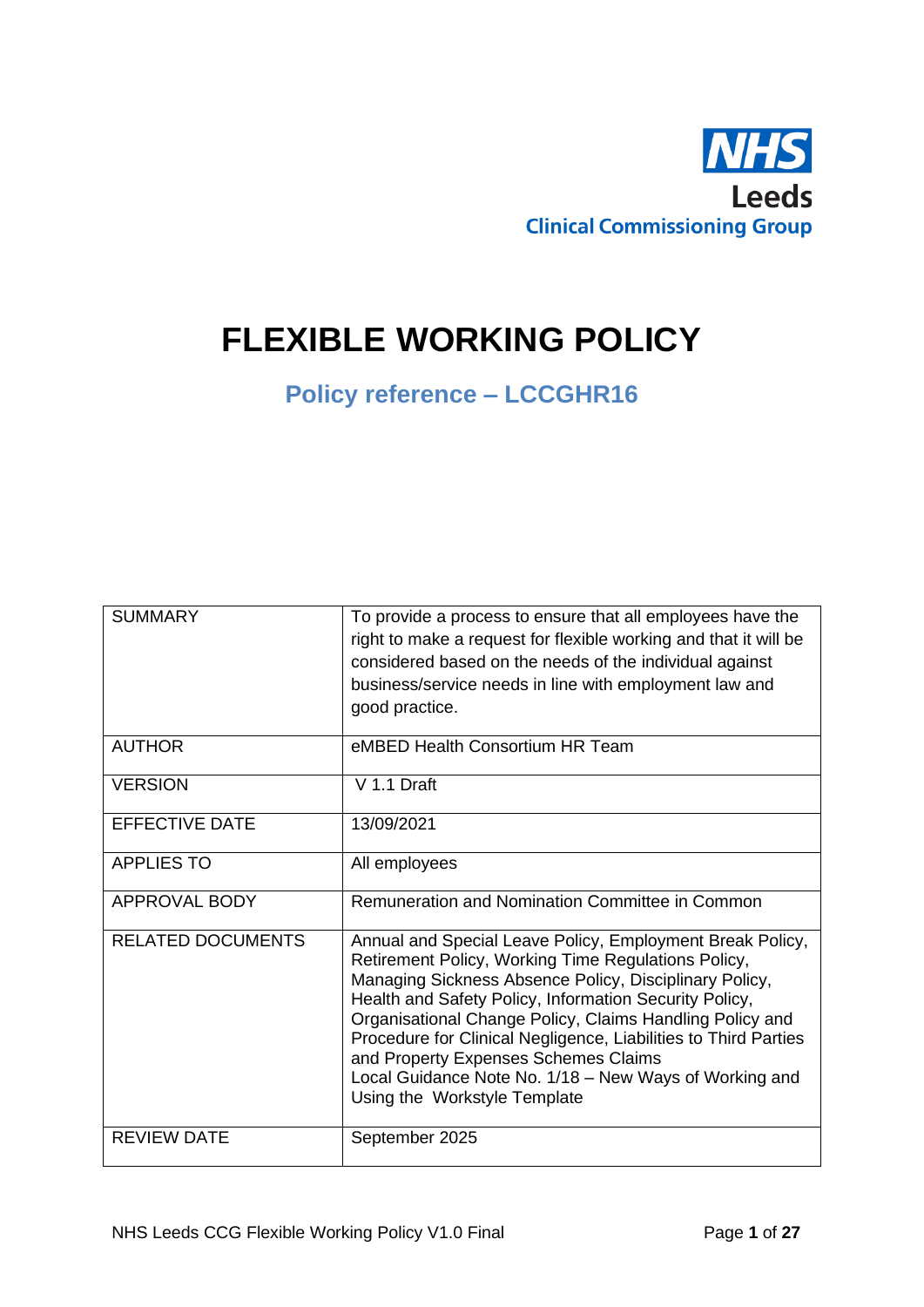## **VERSION CONTROL SHEET**

| <b>Version</b> | <b>Date</b> | <b>Author</b>                    | <b>Status</b> | <b>Comment</b>                                                                                                                                                                                                |
|----------------|-------------|----------------------------------|---------------|---------------------------------------------------------------------------------------------------------------------------------------------------------------------------------------------------------------|
|                |             |                                  |               |                                                                                                                                                                                                               |
|                |             |                                  |               |                                                                                                                                                                                                               |
|                |             |                                  |               |                                                                                                                                                                                                               |
| V1.0           | 15.3.18     | <b>Becky</b><br><b>Blackburn</b> | Final         | Full review of Policy with transition to a<br>single CCG                                                                                                                                                      |
| V1.1           | 23.09.2021  | Lara<br>Parkinson                |               | Update to reflect changes to the<br>national terms and conditions<br>Changes to section 6.2.1, 6.3.1, 6.4.1,<br>7.1.1, 7.1.2, 7.1.3, 7.1.5, 7.2.1, 7.2.2,<br>and supporting application form in<br>Appendix A |
|                | 10/11/21    |                                  | Final         | Approved by SPF and RemNom                                                                                                                                                                                    |
|                |             |                                  |               |                                                                                                                                                                                                               |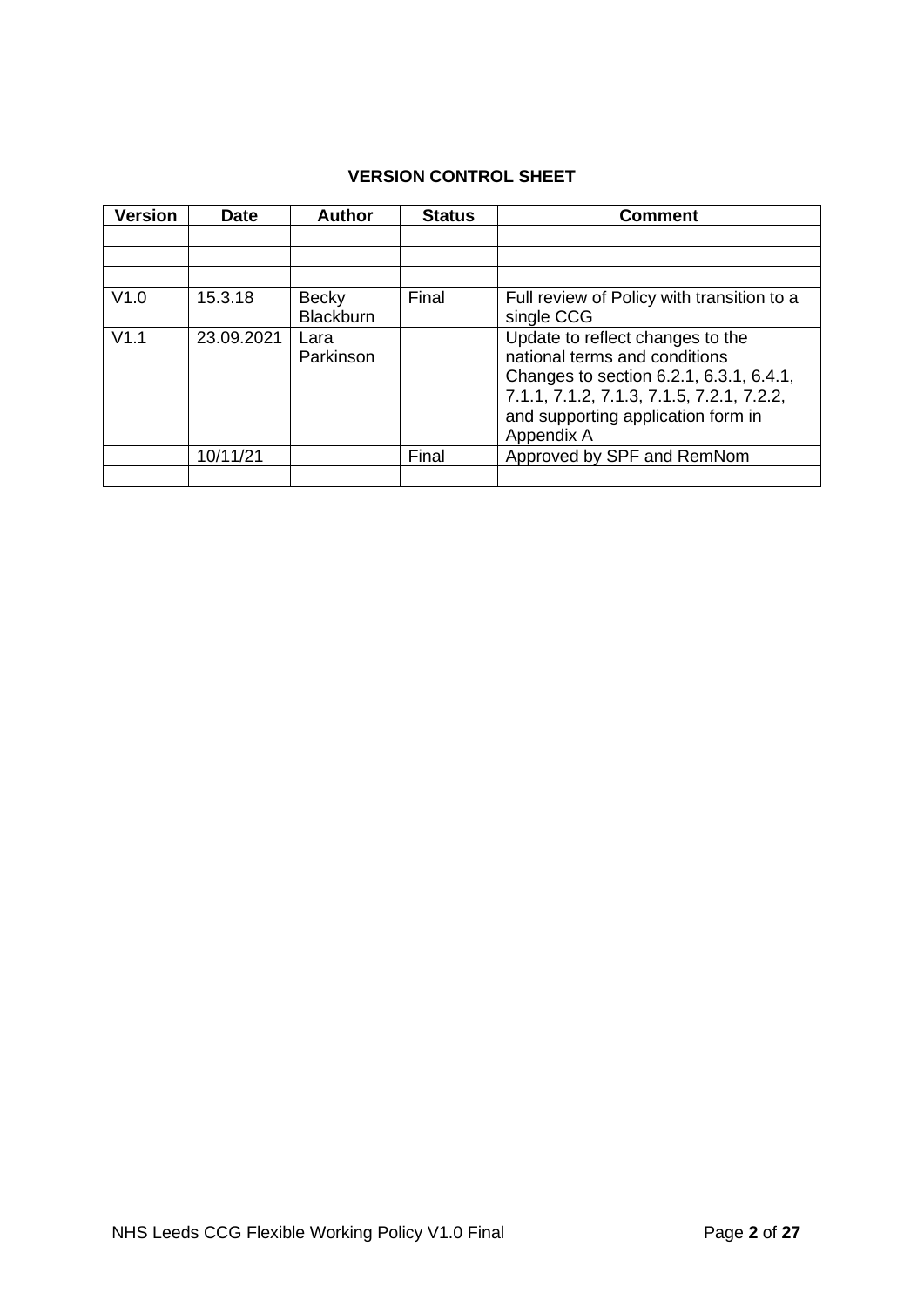## **CONTENTS**

| Section |          |                                                             | Page           |
|---------|----------|-------------------------------------------------------------|----------------|
| 1.      | Purpose  |                                                             | 4              |
| 2.      | Scope    |                                                             | 4              |
| 3.      |          | <b>Equality Statement</b>                                   | 4              |
| 4.      |          | Accountability                                              | 4              |
| 5.      |          | Implementation and Monitoring                               | 4              |
| 6.      |          | Responsibilities                                            | 5              |
|         | 6.2      | Employees                                                   | 5              |
|         | 6.3      | <b>Line Managers</b>                                        | 5              |
|         | 6.4      | Human Resources Team                                        | 6              |
| 7.      |          | Procedure to Apply for Flexible Working                     | 6              |
|         | 7.1      | Eligibility                                                 | 6              |
|         | 7.2      | Application                                                 | 6              |
|         | 7.3      | Approving the Application                                   | $\overline{7}$ |
|         | 7.4      | Declining the Application                                   | 8              |
|         | 7.5      | <b>Right of Appeal</b>                                      | 8              |
|         |          | 8. Types of Flexible Working                                | 9              |
|         | 8.1      | <b>Flexi Time</b>                                           | 9              |
|         | 8.2      | <b>Time Owing</b>                                           | 10             |
|         | 8.3      | Part Time Working                                           | 10             |
|         | 8.4      | <b>Condensed Hours</b>                                      | 10             |
|         | 8.5      | <b>Annualised Hours</b>                                     | 11             |
|         | 8.6      | <b>Term Time Working</b>                                    | 11             |
|         | 8.7      | <b>Job Sharing</b>                                          | 12             |
|         | 8.8      | Home Working                                                | 12             |
|         | 8.9      | New Ways of Working                                         | 14             |
|         | 8.10     | <b>Flexible Retirement</b>                                  | 15             |
|         | 8.11     | <b>Voluntary Reduced Working Time</b>                       | 15             |
|         |          | 9. Reporting Absence                                        | 15             |
|         |          | 10. Disclosure and Barring Service                          | 15             |
|         |          | 11. Security, Data and Confidentiality of Information       | 15             |
|         |          | 12. Health and Safety                                       | 16             |
|         |          | 13. Associated Policies                                     | 16             |
|         | Appendix |                                                             |                |
| A<br>B  |          | <b>Flexible Working Request Application Form</b><br>Letters | 17<br>19       |
|         |          | <b>Equality Impact Assessment</b>                           | 24             |
|         |          |                                                             |                |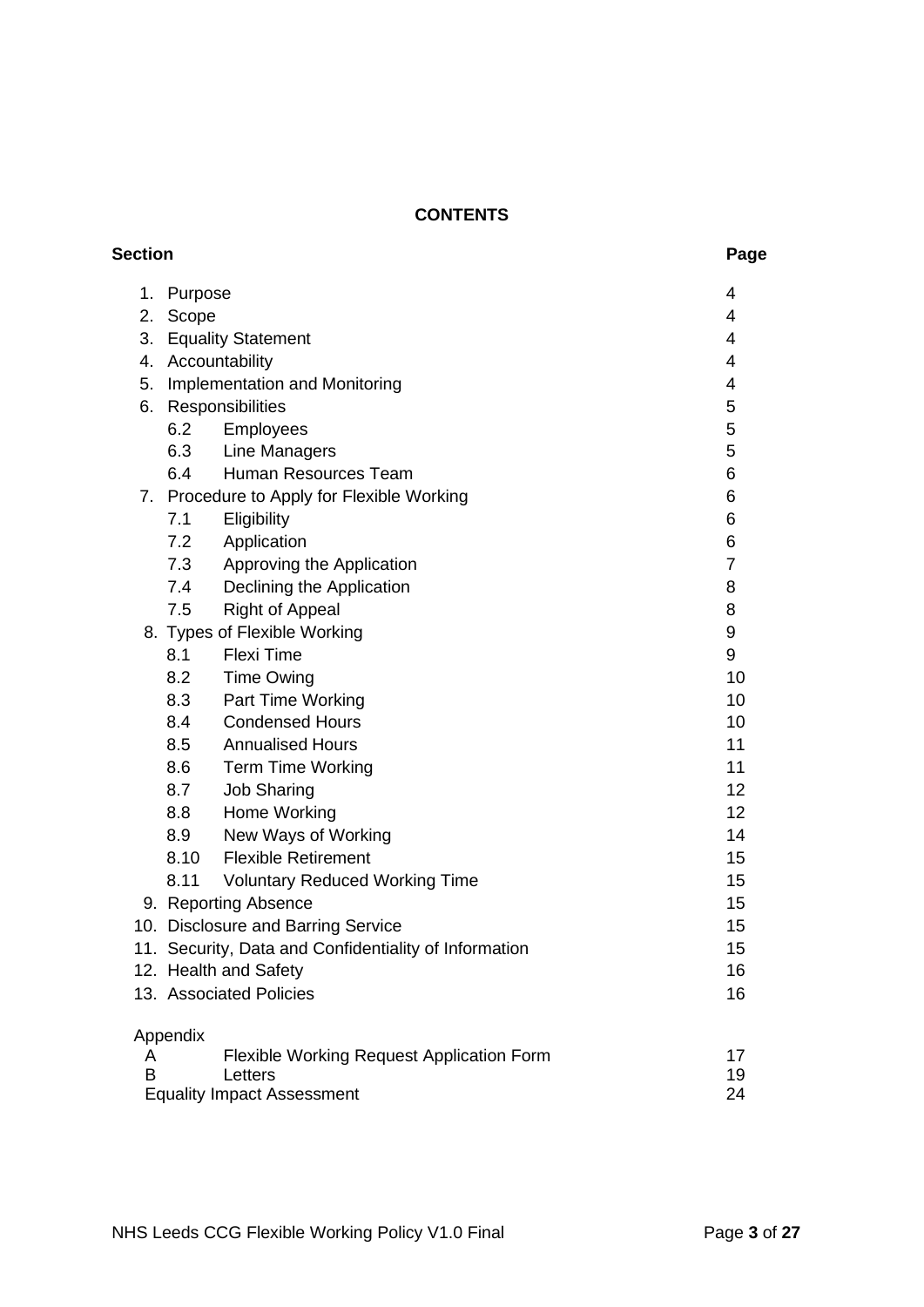## **1. PURPOSE**

- 1.1 NHS Leeds Clinical Commissioning Group (CCG) is committed to offering flexible, modern employment practices which recognise a sensible balance between the employee's home and work life. As part of its commitment to improving the working lives of employees, the CCG recognises the need to support flexible working wherever requests can reasonably be accommodated in line with business needs.
- 1.2 The aim of this policy is to provide a clear and consistent framework to address individual needs and provide support to employees who may wish to adopt an integrated approach to create flexible working systems that benefit all. It also meets statutory requirements by allowing employees with caring responsibilities to request flexible working. The policy is also expected to:
	- promote the CCG as an Employer of Choice by offering flexible patterns of working to aid recruitment and meet the organisation's commitment to equality of opportunity.
	- improve employee retention by enabling employees to have an effective work/life balance.
	- reduce absenteeism by enabling adequate personal time outside of work for employees to meet personal commitments.
	- increase efficiency by using flexible working to meet peaks in work patterns.
	- improve morale and motivation of employees who benefit from flexible working.
	- support the CCG's New Ways of Working.

## **2. SCOPE**

2.1 This policy will apply to all employees directly employed by the CCG.

## **3. EQUALITY STATEMENT**

3.1 In applying this policy, the CCG will have due regard for the need to eliminate unlawful discrimination**,** promote equality of opportunity**,** and provide for good relations between people of diverse groups, in particular on the grounds of the following characteristics protected by the Equality Act (2010); age, disability, gender, gender reassignment, marriage and civil partnership, pregnancy and maternity, race, religion or belief, and sexual orientation. In addition, the CCG will ensure that employees and job applicants are not unreasonably discriminated against on the basis of other characteristics including socio-economic status, offending background, political affiliation and trade union membership. An Equality Impact Assessment is used for all policies and procedures.

## **4. ACCOUNTABILITY**

4.1 The Chief Executive is accountable for this policy.

## **5. IMPLEMENTATION AND MONITORING**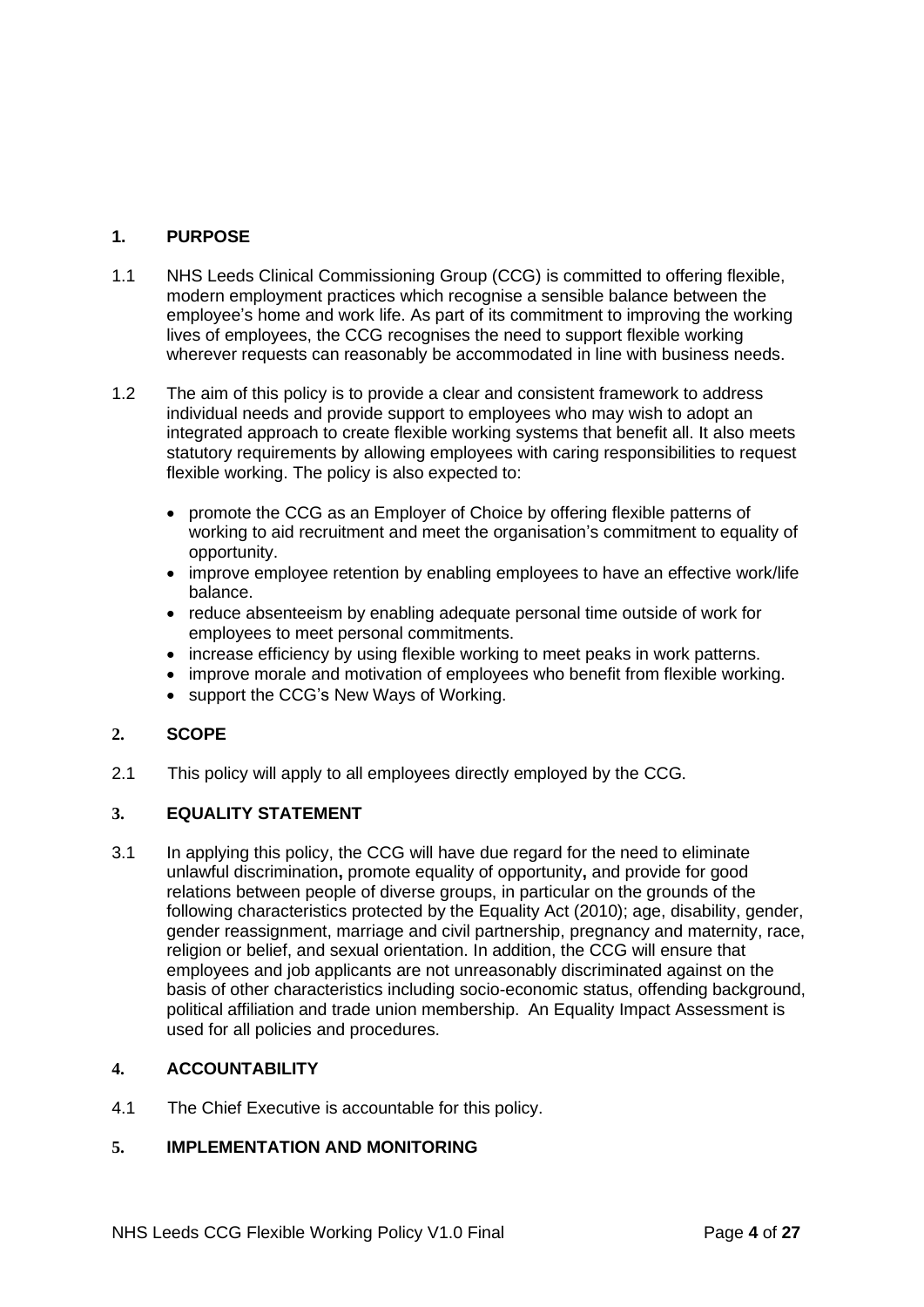- 5.1 The Remuneration and Nomination Committee is responsible for formal approval and monitoring compliance with this policy, following consultation with employees and Trade Union representatives. Following ratification the policy will be shared with staff in the e-bulletin and will be available on the website.
- 5.2 The policy and procedure will be reviewed periodically by the Senior Management Team in conjunction with Human Resource and Trade Union representatives where applicable. Where review is necessary due to legislative change, this will happen in a timely manner.
- 5.3 The CCG is committed to ensuring that all personal information is managed in accordance with current data protection legislation, professional codes of practice and records management and confidentiality guidance. More detailed information can be found in the CCG's Confidentiality and Data Protection and related policies and procedures.

## **6. RESPONSIBILITIES**

6.1 Good working relations are vital for the CCG to operate successfully and provide services. There is a joint responsibility for management, trade unions and employees to accept the responsibility of working together on issues in good faith and with the shared intention of facilitating good working relations.

## **6.2 Employees**

- 6.2.1 It is the responsibility of employees to ensure that they:
	- apply in advance of when they wish the change to take place;
	- provide a carefully considered application
	- are prepared to discuss their application with their manager in an open and constructive manner;
	- are flexible where a mutually agreed compromise is required;
	- agree to regular review periods to ensure the pattern of working is still valid and meets the needs of the business as well as themselves;
	- carry out CCG work activities in accordance with their working pattern, during agreed working hours;
	- adhere to all CCG policies whatever working location or working pattern. This includes the Managing Sickness Absence policy;
	- comply with local arrangements whatever location or working pattern.

## **6.3 Line Managers**

- 6.3.1 It is the responsibility of line managers to ensure that they:
	- give consideration to the request for flexible working in accordance with set procedure, acting fairly and consistently;
	- adhere to the time limits as set out in this policy;
	- provide the appropriate support and information to the employee throughout the course of the application;
	- only decline a request where there is a recognised business need and submit any declined requests to the HR team for further review
	- review flexible working patterns at agreed intervals (recommended 3 to 6 month review period) to ensure the pattern is still valid/effective;
	- manage the termination of flexible working arrangements with HR advice and support as required;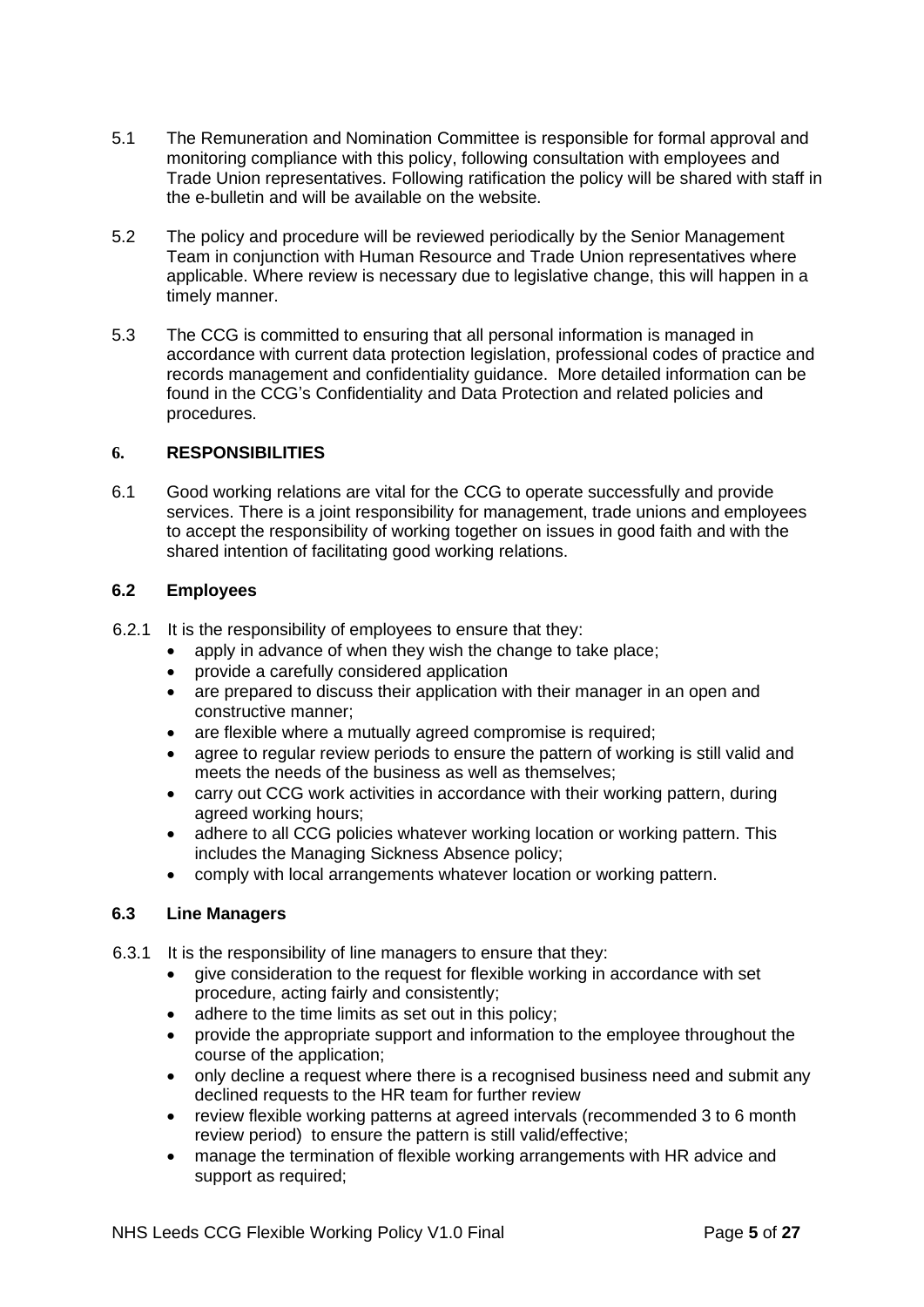- ensure that employees who request a flexible working arrangement are aware of the implications (if any) on their terms and conditions of employment e.g. salary, annual leave, pension. Managers should seek assistance from HR where necessary;
- review flexible working arrangements within teams to determine whether or not they are having a detrimental impact on individuals within those teams and/or to team working and/or service delivery and to take necessary steps to mitigate against this where identified.
- Submit a copy of all requests and their outcomes to the HR team for monitoring

## **6.4 Human Resources Team**

- 6.4.1 The Human Resource representative will:
	- provide advice and support on all aspects of this policy to ensure application and support.
	- Carefully monitor all flexible working requests to identify patterns or challenges across the business

## **7. PROCEDURE TO APPLY FOR FLEXIBLE WORKING**

#### **7.1 Eligibility**

- 7.1.1 In line with section 33 of the NHS terms and conditions, this policy allows any employee, from their first day of employment onwards, the right to apply for flexible working but does not guarantee a change will be made. Every reasonable effort will be made to support employees to work flexibly.
- 7.1.2 Employees can make more than 1 flexible working request per year and can do so regardless of the reasons for request
- 7.1.3 The CCG encourages applicants to provide a reason the request is being made, especially if it relates to a reasonable adjustment, but the applicant is under no obligation to provide one.
- 7.1.4 All requests will be given full consideration and no reasonable request will be refused. However, in certain circumstances the needs of the business may not allow for the request to be granted. If it is felt that a request cannot be accommodated at first, line managers should seek support from the HR team before denying a request.
- 7.1.5 If a request is denied, a full and detailed reason for the refusal will be given in writing to the employee. Any flexible working requests will be considered on a case by case basis. Agreeing to one request will not set a precedent or create the right for another employee to be granted a similar change to their working pattern.
- 7.1.6 All flexible arrangements which are not confirmed as a permanent contractual change are offered on a rolling temporary basis. This may result in a termination to the temporary or trial working pattern/arrangement and reversion back to the previously agreed working pattern/arrangement.
- 7.1.7 All flexible working agreements should be subject to regular review, led by line management, to ensure that they still meet business need.

## **7.2 Application**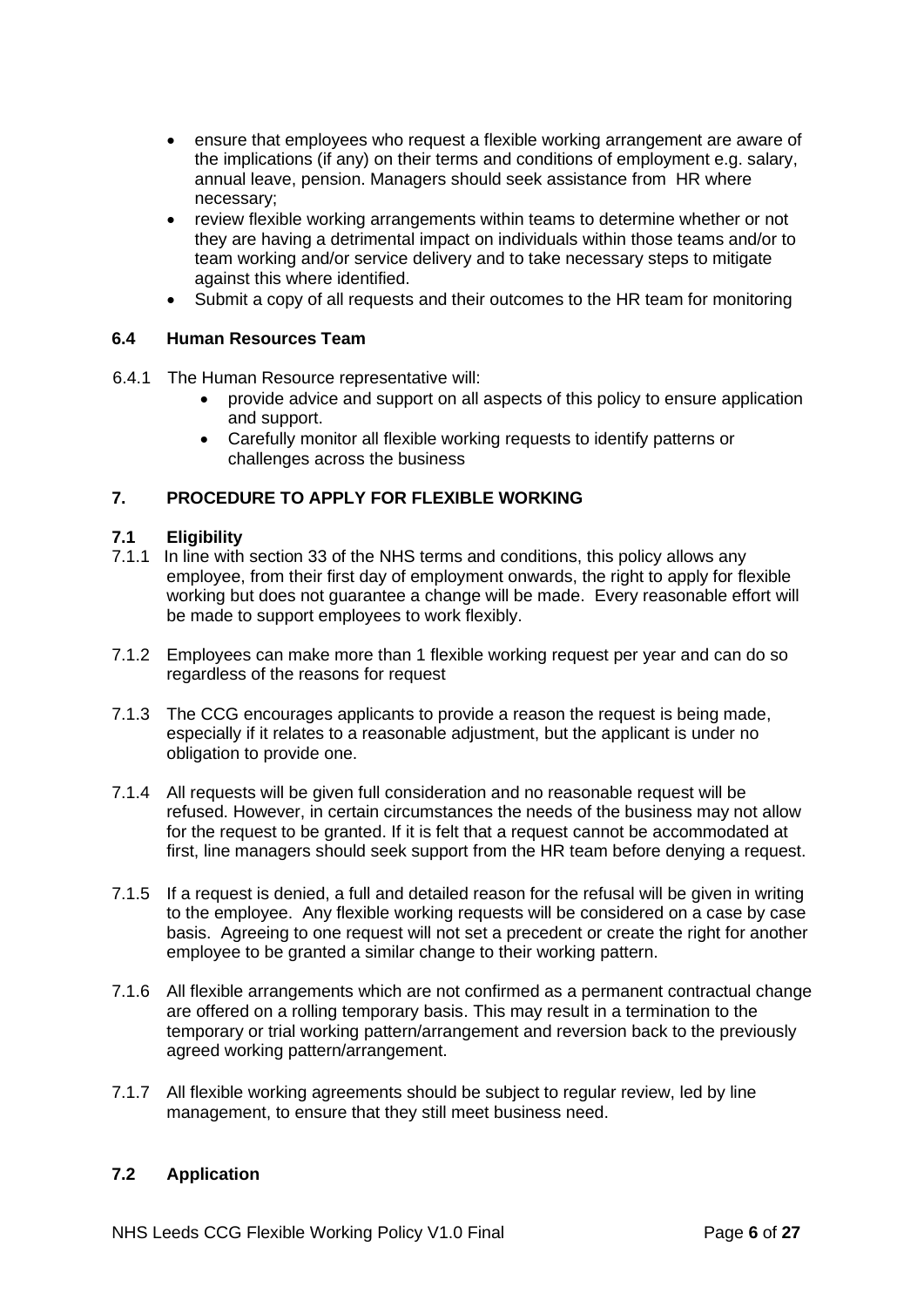- 7.2.1 Employees must request flexible working in writing to their line manager using the form in Appendix A. The employee should give as much notice as possible and within the minimum timescales set out in the following paragraph.
- 7.2.2 Upon receipt of the application the line manager must meet with the employee within 28 days to discuss the full details of the request. Within 14 days of that meeting the line manager should respond in writing with the decision. If additional support is needed to review a decision that would have initially been declined, or where annual leave or sickness absence prevent these timescales from being achieved they may be extended.
- 7.2.3 The employee has the right to be accompanied by their trade union representative or a work colleague not acting in a legal capacity at this meeting.
- 7.2.4 Employees should tell their employer in writing if they want to withdraw their application.
- 7.2.5 The CCG can treat an application as withdrawn if the employee misses two meetings to discuss an application or appeal without good reason, e.g. sickness.
- 7.2.6 The CCG must tell the employee they are treating the request as withdrawn.

## **7.3 Approving the Application**

- 7.3.1 The line manager should confirm in writing the approval of the flexible working request and confirm the arrangements in full regarding working hours, annual leave etc., and the date from which the revised working pattern will take effect.
- 7.3.2 Consideration should be given to the intervals at which the revised working pattern will be reviewed and this should be documented and confirmed to the employee.
- 7.3.3 The line manager should complete a change form (if there is a contract variation i.e. change in hours) and forward this to the Human Resources Department along with copies of all correspondence in relation to the flexible working request for the personal file.
- 7.3.4 Where a request for a permanent change to an employee's working arrangements is requested, the CCG reserves the right to put in place a trial period, the length of which will be at the director's discretion but will normally be between 3 and 6 months, to establish whether or not the new working arrangements meet service needs and suit the needs of the employee. Once the line manager approves the application where any variation in contractual terms is permanent, the employee has no automatic right to change back to the previous working pattern.
- 7.3.5 Flexible working arrangements should be reviewed on a regular basis in line with service requirements. The organisation requires reasonable notice if the employee wishes to review the agreed arrangements or terminate the agreement early, taking into account service delivery and business need. Likewise the organisation has the authority to review or terminate flexible working arrangements with reasonable notice for a justifiable business need, following discussion with the individual and in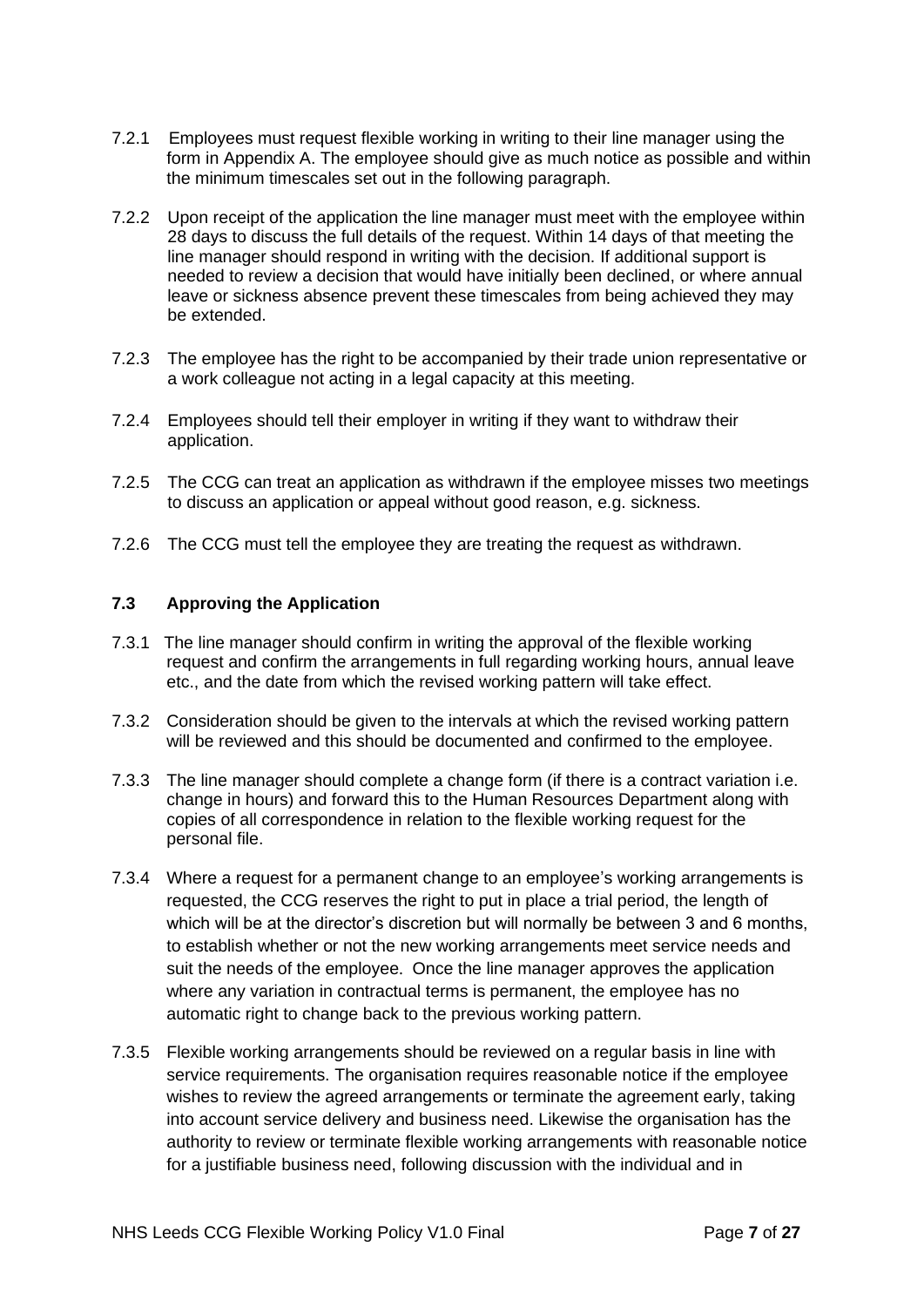consideration of their personal circumstances, taking into account the CCG's obligation to act lawfully in accordance with current equality legislation.

- 7.3.6 A mutual agreement between CCG and employee should be made if any changes are to be made to working hours/pattern. If this cannot be agreed informally, it is recommended that HR advice is sought to determine whether or not a formal change process is required. Any contractual change would be conducted as a formal change management process, under the principles of the CCG's Organisational Change Policy, allowing the right for the individual to be accompanied by a Trade Union Representative or work colleague not acting in a legal capacity and includes the right to appeal, as outlined in section 7.5 below. Any such appeal must be lodged by the employee, within 10 days of receipt of the outcome letter confirming a contractual change.
- 7.3.7 Any agreed flexible working agreement should be in adherence with the CCG's Working Time Regulations Policy and Agenda for Change terms and conditions of employment.

## **7.4 Declining the Application**

- 7.4.1 Applications for flexible working may be declined based on business needs, examples are below (the list is not exhaustive). The business grounds for rejection should be made clear to the employee and recorded as part of the application (appendix B):
	- extra costs that will damage the business;
	- the work can't be re-organised among other staff;
	- people can't be recruited to do the work;
	- flexible working will affect quality and performance;
	- the business won't be able to meet customer demand;
	- there's a lack of work to do during the proposed working times;
	- the business is planning changes to the workforce.
- 7.4.2 If the request is declined line managers and employees are encouraged to explore further flexible working options which are suitable for the service and reach a compromise.

#### **7.5 Right of Appeal**

- 7.5.1 If a request for flexible working is declined then the employee may appeal in writing to the next level manager, within 10 working days after the date they were notified of the decision, against which they are raising an appeal, setting out the grounds of their appeal. All appeals in relation to this policy involving contractual changes will be managed under the mechanism of the CCG's Organisational Change Policy, or as superceded by policy of another name to this effect.
- 7.5.2 Appeals will be formally considered by an appropriately constituted panel not previously involved in their case. The outcome of this appeal will be final. Employees can lodge a grievance via the Grievance Policy if they believe the process has not been applied correctly, including the process for requesting a flexible working request and the method by which this is managed. Except in exceptional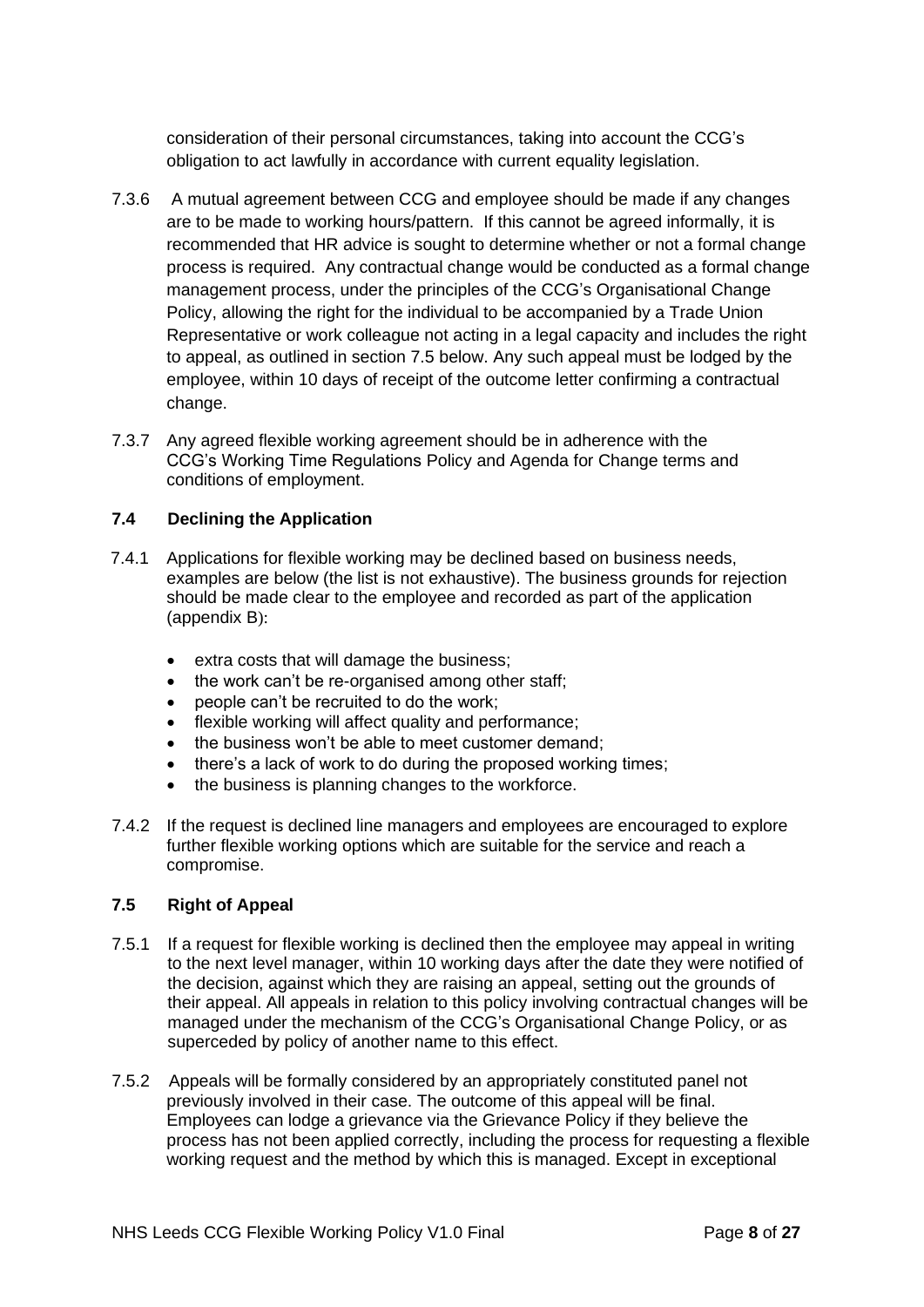circumstances the appeal will be conducted within 10 working days of the notification of appeal being received.

7.5.3 All flexible working requests should be considered and a decision reached within three months of receipt of application, or longer if agreed with the employee.

#### **8. TYPES OF FLEXIBLE WORKING**

#### **As far as practicable the CCG will accommodate requests for flexible working as follows:**

#### **8.1 Flexi-Time**

- 8.1.1 The aim of flexi-time is to provide a degree of freedom for employees to determine the pattern of their working day. All patterns of working must be discussed and agreed with the manager since the needs of the service are the main consideration. It should be noted that flexi-time may not always be possible due to business requirements. This section provides an overview of formal flexi-time working.
- 8.1.2 Those teams of employees working under a flexi-time arrangement should each take an equitable share of responsibility for covering the service during normal working hours. It is not the purpose of flexi-time to enable employees to routinely accrue additional time off based on a system of core time and flexible time in each working day. All core hours must be worked. Flexible hours provide a degree of flexibility for the remaining hours of work. These may be chosen according to the wishes of the individual employee but must take into account the needs of the service and the circumstances of colleagues.
- 8.1.3 The flexi-time system will be based on a four-weekly cycle. For full time employees a maximum of 7 hours 30 minutes credit or debit time can be accrued in the four weeks. This time will be reduced on a pro rata basis for part time employees. Core times are the times an employee is expected to be at work. These are between:
	- 10.00 am to 12.00 noon
	- 2.00 pm to 4.00 pm

Flexible time is time outside of the core hours where an employee may be at work. These are (subject to adjustment by the manager based on the needs of the service and team):

- 7.30 am to 10.00 am
- 12.00 noon to 2.00 pm
- 4.00 pm to 6.30 pm

Time worked outside these hours will not normally be counted as time worked, without the specific agreement of the manager. A maximum of four core periods may be taken off in a calendar month, but only when the needs of the service allow. Lunch times will not be counted as paid hours and must not be less than half an hour or more than two hours. Annual leave should not be used to write off debit hours accumulated. Employees should not work in excess of 9 hours per day on a regular basis, and the working week must not exceed 48 hours in line with the Working Time Regulations.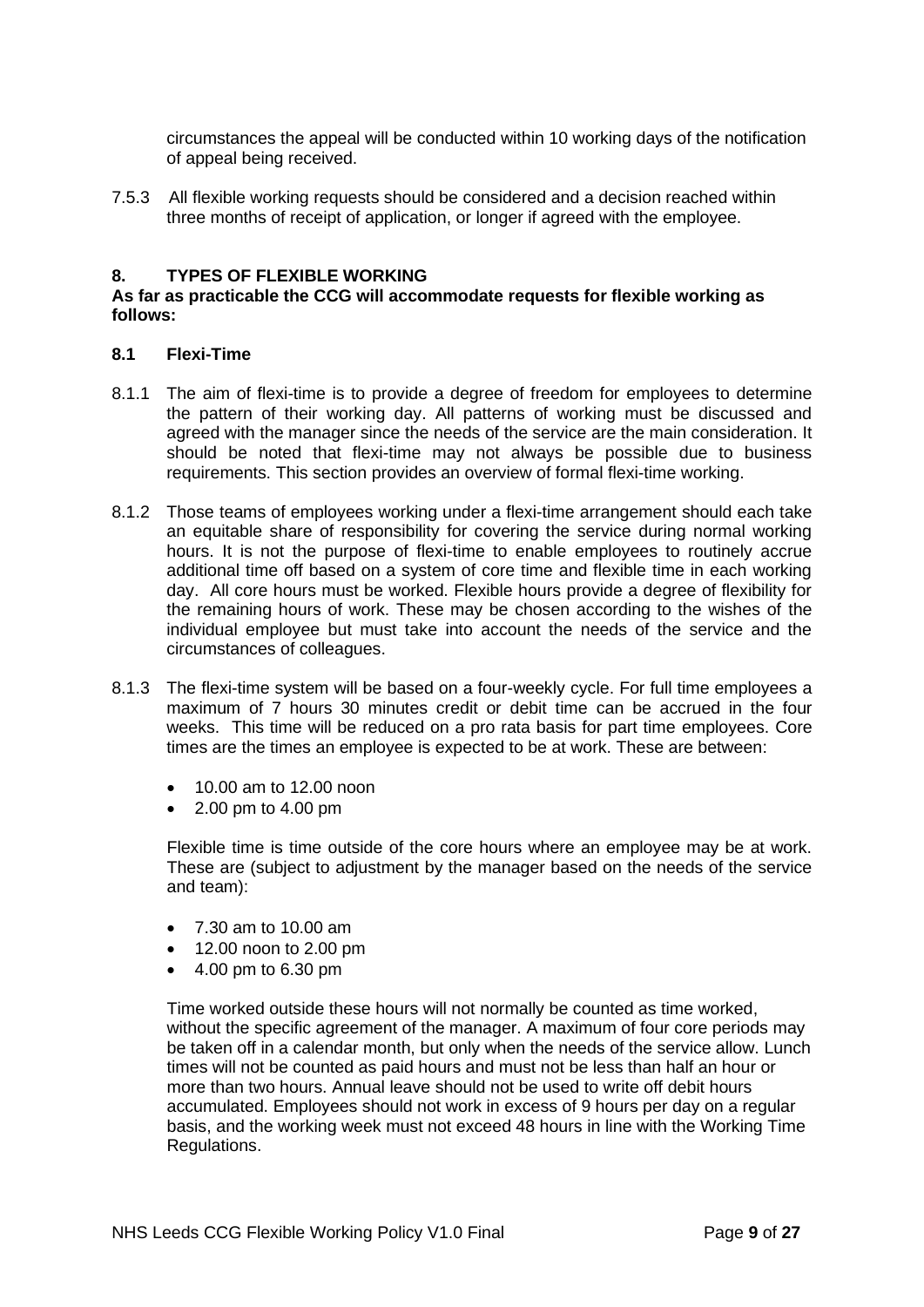- 8.1.4 When working under the flexi-time arrangement all employees must keep an up to date record of hours worked on a daily basis, using the flexi-time record which can be accessed on the CCG's shared drive. The employee should sign the form to confirm that the information contained on the form is accurate and to acknowledge that any misrepresentation of the hours worked may lead to disciplinary proceedings. The manager must check and then countersign the form. It is recommended the manager keeps a record of the forms for a maximum period of two years. The manager may use these to monitor patterns of work.
- 8.1.5 It is not necessary to be in credit before flexi-leave is taken, however, this must not exceed 7 hours 30 minutes (one standard day) or pro rata for part-time staff, at any point.
- 8.1.6 Both the employee and their manager have the right to end the flexible working arrangement at the end of the next four week period. If a manager wishes to end the flexible working arrangement they must seek advice from the HR Team prior to any action being taken. If the flexible working arrangement is terminated by either party the flexi hours should be adjusted to ensure that no credit or debit is outstanding on the last day of that four week period.

## **8.2 Time Owing**

8.2.1 Employees may accrue time owed to them when there is an organisational requirement for them to work beyond their normal contracted hours. All time recorded should normally be with the prior agreement of the line manager. A time owing sheet should be completed each time a person accrues time owing or takes time back, signed by the employee and line manager.

## **8.3 Part Time Working**

8.3.1 Part time working is an established area of flexible working. In some cases an employee may wish to reduce their hours to part time for a period of time to combine work and personal commitments and then return to full time work at a later date. Or they may wish to reduce their hours on a permanent basis. This will be considered in line with business needs.

## **8.4 Condensed Hours**

- 8.4.1 Condensed hours is a flexible working arrangement which enables an employee to work their contracted hours over a shorter period of time than a standard working week.
- 8.4.2 An example of this is a 9 day fortnight where an employee may work a total number of contracted hours for a two week period, over 9 days instead of 10 days (i.e. working 75 hours over 9 days). This would average out and equate to the same weekly hours of 37.5 hours. The individual hours worked in a normal day are 8 hours and 20 minutes excluding meal breaks. The day not worked in the fortnight would normally be the same day every fortnight so that the service could accommodate this arrangement, with a reasonable amount of flexibility to cover service need and personal circumstances. A 9 day fortnight arrangement cannot be worked in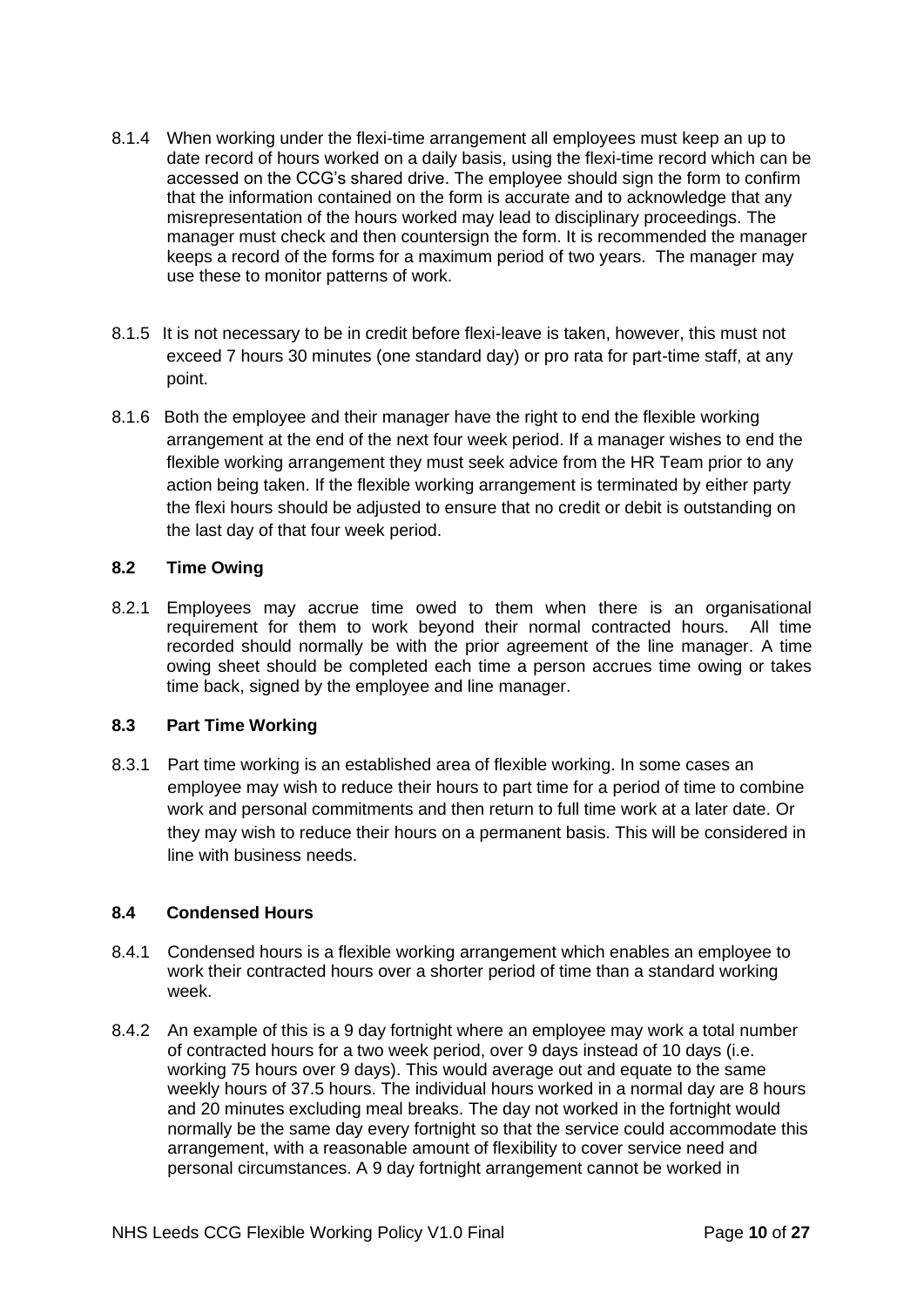conjunction with the flexi-time scheme to accrue additional flexi leave; however there may be some flexibility with the number of hours they work each day. In this case an up to date record of hours worked on a daily basis using the flexi-time record should be used and signed off by the line manager in line with 8.1.4. The 9 day fortnight is only applicable for employees who work full time hours. Annual leave and public holidays are calculated in hours for employees who work non-standard shifts. When booking annual leave or bank holidays the number of working hours must be deducted i.e. 8 hours 20 minutes and not 7 hours 30 minutes.

## **8.5 Annualised Hours**

- 8.5.1 Annualised hours enables employees to vary their working hours over a full year period rather than over days or weeks. This arrangement enables the employee to match working hours to their personal commitments and to the requirements of the job which can take account of peaks and troughs in workload.
- 8.5.2 When establishing annualised hours the total number of hours to be worked for the year should be agreed and stated in the contract. This should not exceed the total number of hours which would be worked in a year by a full time employee and should take into account annual leave and general public holiday entitlement. The year should be calculated per financial year, 1<sup>st</sup> April to 31<sup>st</sup> March and any deficit of hours be made up in this timeframe. The employee and line manager must take responsibility to ensure the correct number of hours are worked.
- 8.5.3 The arrangement for when these hours are worked or how they are distributed through the year is subject to business need and must be agreed between the employee and the line manager. The maximum number of hours to be worked in any one day or week must be agreed with the employee and must not contravene the Working Time Regulations. A system must be set up to record hours worked and this must be monitored by the line manager on a regular basis. Annual leave and Public holidays will be included in the agreed annual hours and will need to be calculated in hours rather than days or weeks. Please seek advice from a HR representative to calculate working hours.

## **8.6 Term Time Working**

- 8.6.1 Term Time working enables employees to work for an agreed number of weeks or hours per year. Unlike the facility to vary the number of weeks/hours worked on an annual basis, term time working is based on pre-determined weeks during the year. This working pattern will primarily be suited to parents of young, school-age children, to enable then to care for their children during school holidays, without incurring additional childcare costs.
- 8.6.2 Employees may be contracted for a specified number of weeks per year and paid only for those weeks worked. In this case employees would not work during some or all of school/college holiday periods. Alternatively employees can be contracted for a specified number of weeks per year to cover holiday periods only and are paid for those weeks worked.
- 8.6.3 In order to avoid the situation where employees have certain weeks without pay their salary could be paid on a pro rata basis throughout the year to maintain a regular income. If an employee leaves part way through the year any shortfall in pay will be paid in their final payment, and any overpayment will similarly be deducted. Employees working term time are entitled to annual leave which should be taken in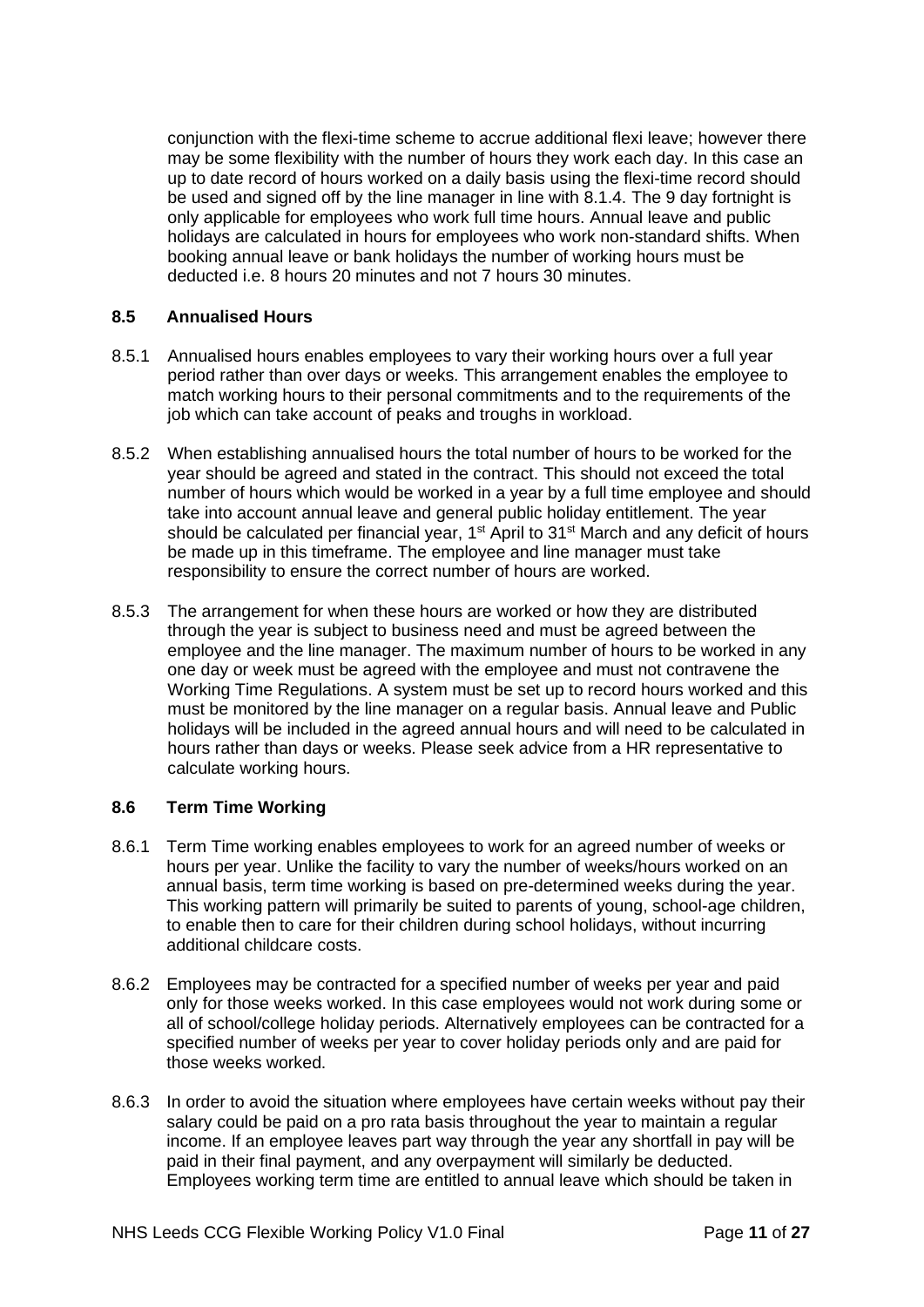school holidays. This annual leave entitlement should be off set against the weeks the employee does not work.

#### **8.7 Job Sharing**

- 8.7.1 Job sharing is an arrangement whereby two people choose to share one full time job and the salary and benefits are divided between them according to the amount of time they each work. Each person's terms are equivalent to those of a full time employee, though pro rata. "Full time" means 37.5 or more hours per week on average. The organisation supports job sharing as a voluntary arrangement on the part of both managers and employees. Both parties to a job share role are jointly responsible for ensuring that it works. A job share will originate in one of the following ways:
	- From a vacant post which is advertised as open to job share applicants.
	- From a request from two or more existing employees who submit a joint application as a 'ready made' partnership to job share a full time post.
	- From one existing employee who requests a job share, the other share of the post to be advertised.

In the case of an existing employee requesting a job share, the request should only be approved when a suitable candidate is appointed to the remainder of the post.

- 8.7.2 There are a number of important factors to be considered when recruiting to a job share post as follows:
	- Clear definition of the duties and responsibilities of the post and how they are to be shared.
	- How to ensure equal effort of all job share partners.
	- Flexibility of job sharers.
	- Communication in terms of effective handover periods between one job sharer to the other.
	- Increased supervision may be required initially by managers.
	- Administration and associated costs may be higher, for example for training and development.
- 8.7.3 If for any reason one partner in a job share arrangement leaves, the post will be automatically offered as a full-time post to the remaining job sharer. When the remaining job share partner does not wish to work full time the single job share post will be advertised following normal procedures. Where, after all reasonable efforts, another suitable job share partner cannot be found and it is necessary to cover the post full time, the remaining job share partner will, wherever possible, transfer to another suitable post accommodating as far as possible the hours of work already agreed. If the remaining partner is unable to work on a full time basis then the manager should consider other solutions. Only in exceptional circumstances, when all the above options have been exhausted, will the termination of the existing job sharer's employment be considered.

#### **8.8 Home Working**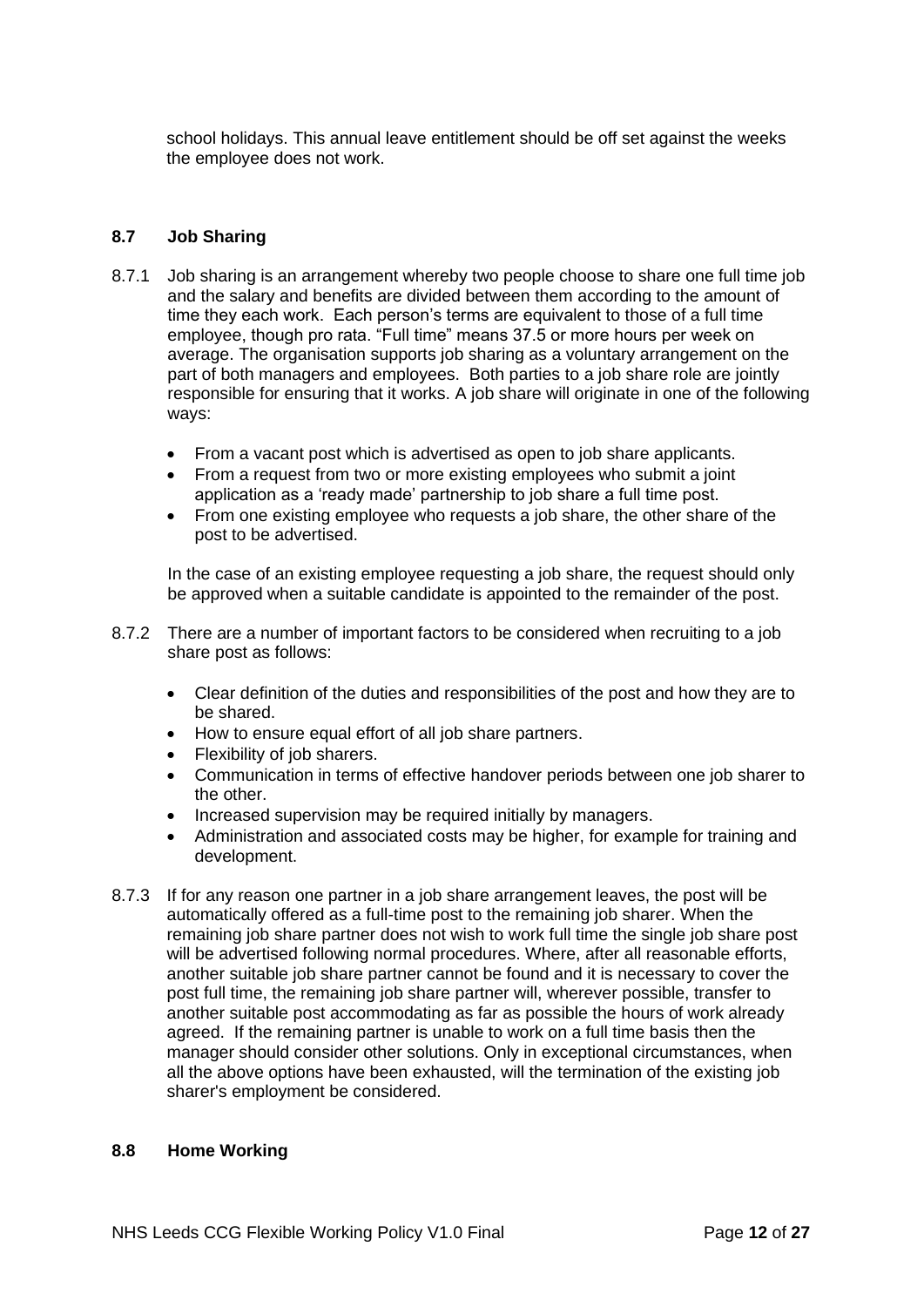- 8.8.1 Home working can either be a formal agreement where an employee works part of their contractual hours from home, as an alternative base point, or informally, for a few agreed hours, to complete project work, specific pieces of work etc.
- 8.8.2 Employees wishing to work from home who do not currently have home as their contractual base, should complete a Flexible Working Request Application Form (Appendix A). Where home is the contractual base, it is a requirement that a risk assessment is also carried out, in accordance with the CCG's Health and Safety policy, which falls under the CCG's Health and Safety duties and that the home working arrangement is subject to the recommendations of this assessment. Please see relevant policy. As part of this assessment the line manager and the employee must consider the impact of home working not only on the individual but on the rest of the team.
- 8.8.3 For details of arrangements covering emergency time off for the care of dependants, see the Annual and Special Leave Policy. Working from home does not give license to the member of staff to carry out parental and/or other caring responsibilities during work time or to carry out activities other than CCG work during working times. If this does occur it could constitute a disciplinary matter and in which case actions could be taken under the CCG's Disciplinary policy.
- 8.8.4 Where an employee requests to work from home permanently or for a lengthy period of time, the following should be considered. The list is not comprehensive.
	- How to ensure the employee does not feel isolated and how links with the organisation will be maintained.
	- The cost of equipping the home in terms of access to mobile devices if required.
	- Health and Safety including Workstation risk assessment.
	- Telephone, electricity and insurance costs.
	- Stationery supplies.
	- Confidentiality/security.
- 8.8.5 It is important to agree how workloads and hours worked will be monitored. The employee should be aware of times they are required to attend the CCG's office, for team meetings, one to ones etc. and to attend in person when required by the CCG. The employee should maintain their electronic calendar to indicate their daily whereabouts; they should be contactable by telephone during working hours and respond to contact from the CCG in a timely way, where a response is required. If this does not occur it could constitute a disciplinary matter and in which case actions could be taken under the CCG's Disciplinary policy.

#### 8.8.6 Tax Relief

The employee will need to notify the Inland Revenue that they are working from home for a set period of time or permanently as there are tax benefits associated with home working, where expenses are paid by the employer. However, in order to be eligible for tax relief, it will normally be necessary for the contract of employment to require the employee to work from home. Where working from home is optional, it is very unlikely that HMRC will accept a deduction for any expenses paid by the CCG.

8.8.7 Business Rates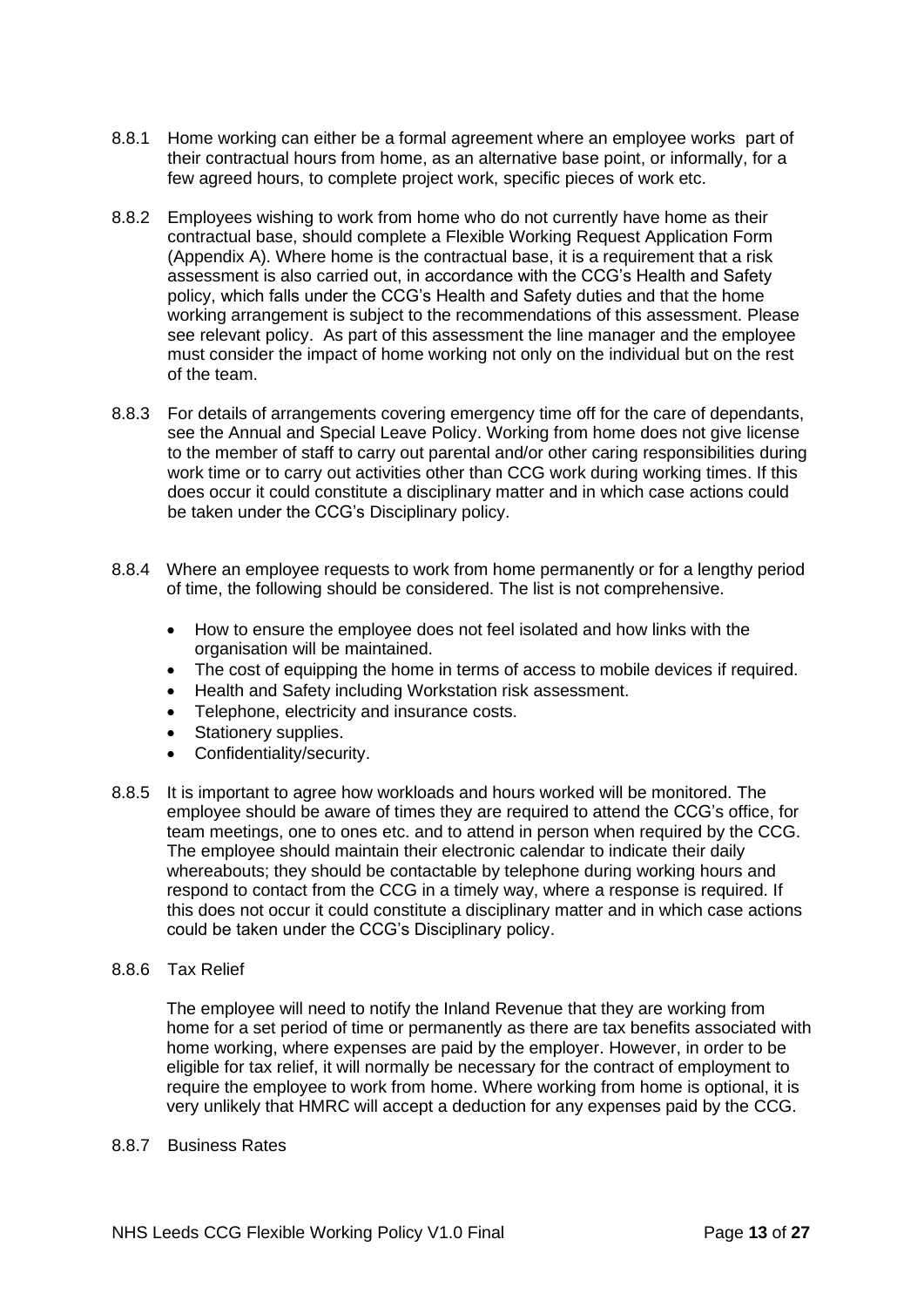Any home working may make part of the property used liable to a business rate, if the work materially detracts from the use of the dwelling for domestic purposes. The home worker is advised to check their individual circumstances with their local Council. The CCG is not liable to pay for any financial increase from domestic rate to business rate.

#### 8.8.8 Insurance

The CCG requires all home workers to inform their insurance company that they work at home and of any equipment owned by the CCG that is kept there. The CCG is not liable to pay for any increase on insurance premiums. It is the responsibility of the employee to inform their home insurance provider that they are working from home and provide any details that maybe required.

#### 8.8.9 Employer's Liability

Employees working at, or from home, in the ordinary course of their duties, are covered by the CCG Employer's Liability under the Claims Handling Policy and Procedure for Clinical Negligence, Liabilities to Third Parties and Property Expenses Schemes Claims although this would normally require a risk assessment on their home. This can be done on a self-assessment basis provided they have the necessary skills to conduct a risk assessment and there is something on their file to indicate that it has been carried out. Any accidents must be reported immediately in accordance with the CCG's guidelines

#### 8.8.10 Public Liability

Although covered by the CCG Employer's Liability, employees working at, or from home, are advised to ensure their home contents policy has public liability cover which is a standard clause in most home insurance policies. If an employee does not have such cover then they must notify his/her manager who should seek appropriate advice.

#### 8.8.11 Mortgagee/Landlord

Before commencing home working employees are advised to check for any implication that working at home may have on their mortgage or rent. The CCG will not be responsible for any additional costs as a result.

#### **8.9 New Ways of Working**

The CCG is committed to providing a range of flexible working options for employees in order to maintain a committed and skilled workforce able to deliver high quality, cost effective services in an environment which maximises opportunities for employees to balance work and personal commitments. New ways of working is a recently adopted approach for the CCG that covers a wide range of working styles so that employees can try to find the best fit for the job that they do to maximise beneficial outcomes such as increased productivity and innovation. It is recognised that some CCG roles may prevent the employee from being totally flexible with their working arrangements. However, there is considerable scope in many cases to adopt a flexibility of working such as working at a variety of different CCG locations due to the needs of their role, working within the community and/or at partner sites, ad-hoc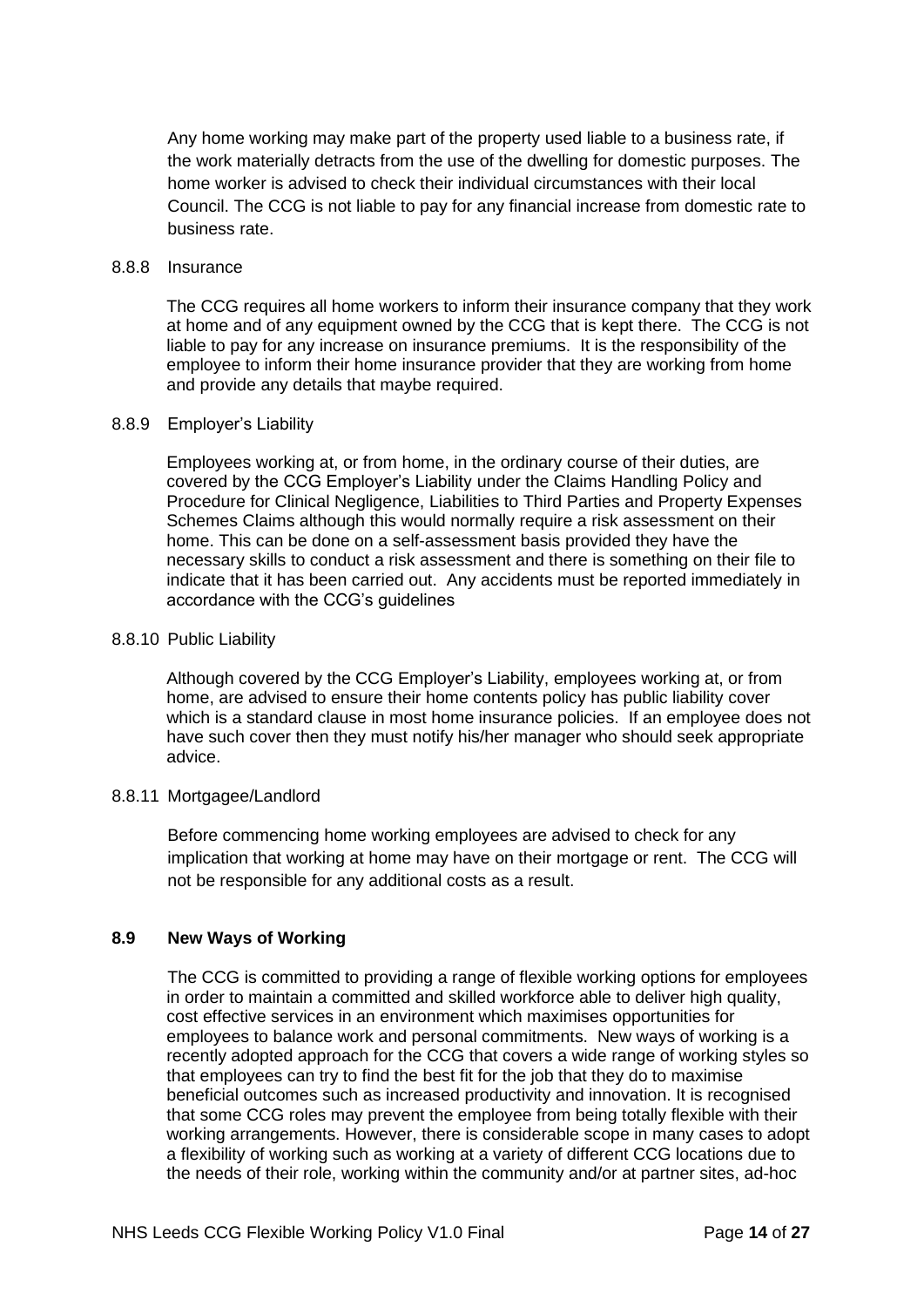home working and hot-desking. The way an employee undertakes the new way of working will depend upon their role and the demands and needs of the department they work in.

Working at a location other than contractual base does not give license to the member of staff to carry out parental and/or other caring responsibilities during work time or to carry out activities other than CCG work during working times. If this does occur it could constitute a disciplinary matter in which case actions may be taken under the CCG's Disciplinary Policy.

#### **8.10 Flexible Retirement**

An employee who is due to retire may reduce their hours; vary there working hours and days to prepare for retirement by submitting a flexible retirement request in writing to their line manager. Requests will be considered in line with this Policy taking into account service delivery and business need.

#### **8.11 Voluntary Reduced Working Time**

This is where employees work reduced hours by agreement with manager at a reduced salary.

The above is not an exhaustive list of flexible working arrangements.

#### **9.0 Reporting Absence**

Any sickness absence is recorded in line with the Managing Sickness Absence Policy.

## **10.0 Disclosure and Barring Service**

If an employee's working practice changes and they start working in different bases, then consideration needs to be made about whether the change in working practice requires them to have a DBS check. For example, if an employee starts to use a base in which they come into contact with vulnerable people then they may require a DBS check if they do not already have one.

#### **11.0 Security, Data Protection and Confidentiality of Information**

All staff are required to meet all of the CCG's Information Governance requirements as detailed in Information Governance policies, procedures and guidelines, regardless of their place of work. In addition they must be able to document and demonstrate how those requirements will be met. Managers must be able to evidence that they are satisfied that there are processes in place to meet the Information Governance requirements and that they are being met.

Employees have a duty of care to take all reasonable steps to safeguard equipment from loss or damage. Valuable objects such as laptops should not be left unattended in vehicles. Failure to keep equipment or information secure will be considered a very serious matter and could result in disciplinary action being taken.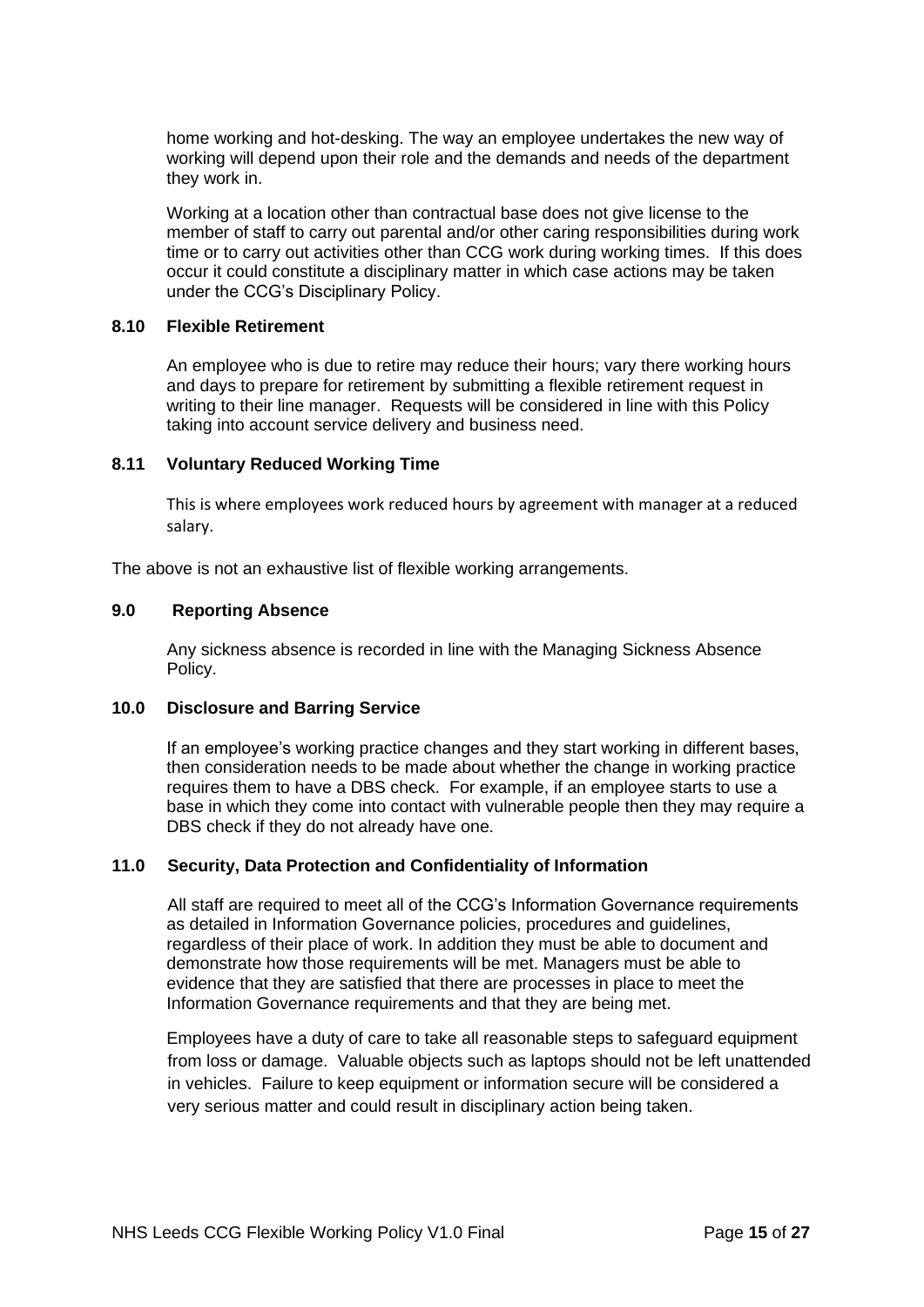All personal information generated must be kept in a secure place i.e. locked in a drawer. Nothing containing personal information is to be thrown away with normal household rubbish.

Any confidential waste is to be gathered up and securely transported to the office on the home worker's next scheduled visit/review. Once in the office, it will be disposed of in the normal way with the other confidential waste that is produced.

## **12.0 Health and Safety**

Risk Assessments must be carried out for all activities undertaken whilst working at home in the same way they are conducted for those activities undertaken in a workplace, in accordance with the Health and Safety Policy. A further assessment should be completed if a member of staff moves house, or circumstances change within the environment in which they are working.

All staff must inform their manager in the event of accidents, incidents or dangerous occurrences. Initial reports should be by telephone, followed by appropriate action such as entering the incident on the appropriate reporting system.

#### **13.0 Associated Policies**

Working Time Regulations Policy Annual and Special Leave Policy Managing Sickness Absence Policy Disciplinary Policy Retirement Policy Organisational Change Policy Health and Safety Policy Information Security Policy Information Governance Policy Claims Handling Policy and Procedure for Clinical Negligence, Liabilities to Third Parties and Property Expenses Schemes Claims Local Guidance Note No. 1/18 – New Ways of Working and Using the Workstyle **Template**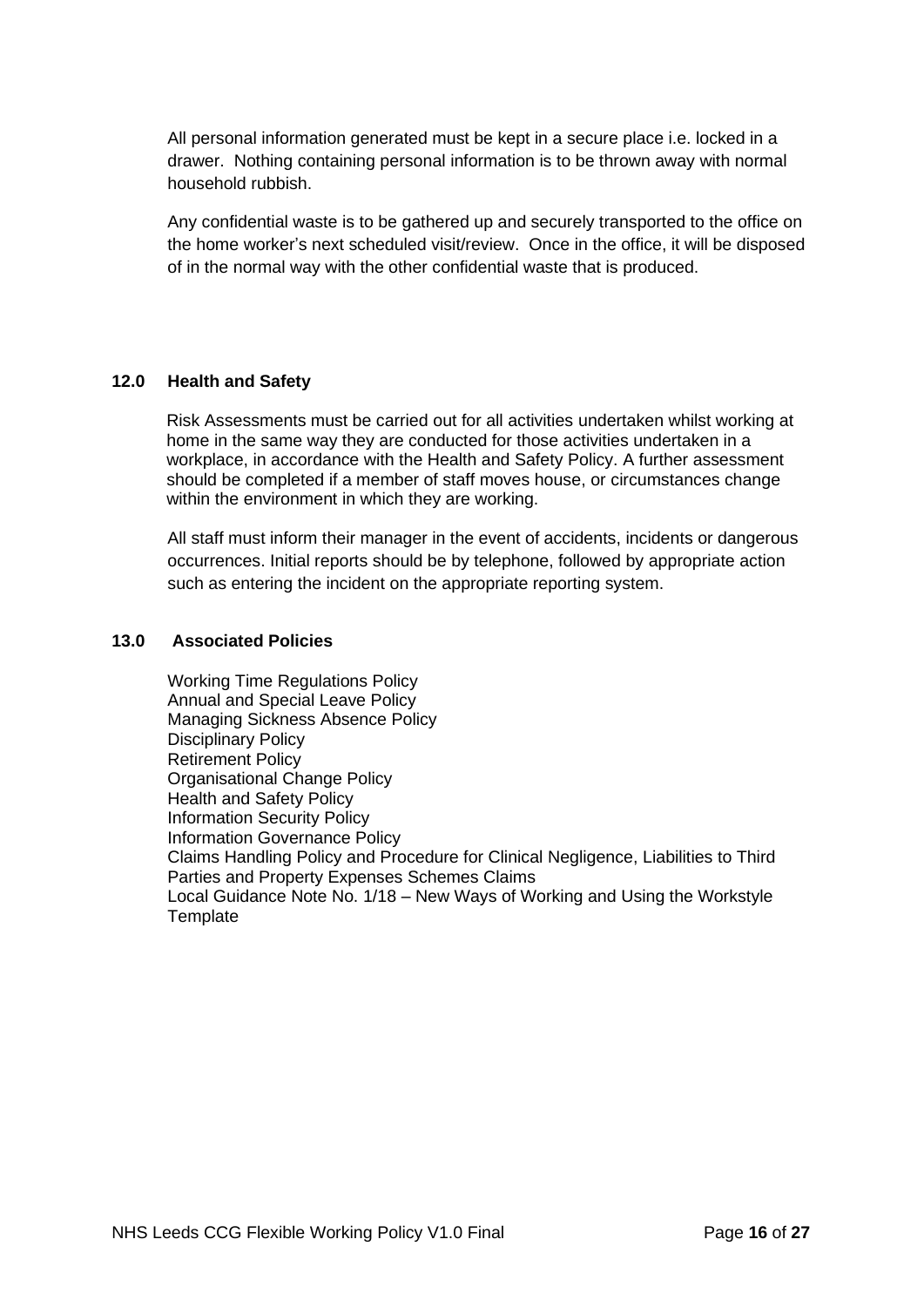## **APPENDIX A**

## **Flexible Working Request Application Form**

## **PART A – Employee to complete**

| Name:                                           |  | <b>Employee No.</b>  |     |           |  |
|-------------------------------------------------|--|----------------------|-----|-----------|--|
| <b>Job Title:</b>                               |  | Contact no:          |     |           |  |
| Team :                                          |  | <b>Line Manager:</b> |     |           |  |
| My application is due to a reasonable adustment |  |                      | Yes | <b>No</b> |  |

| Describe your current working pattern and contracted hours<br>(days/weeks/hours/months worked/working arrangement): |                                                                            |  |  |  |
|---------------------------------------------------------------------------------------------------------------------|----------------------------------------------------------------------------|--|--|--|
|                                                                                                                     |                                                                            |  |  |  |
|                                                                                                                     |                                                                            |  |  |  |
|                                                                                                                     |                                                                            |  |  |  |
|                                                                                                                     |                                                                            |  |  |  |
|                                                                                                                     | Describe the working pattern/arrangement you would like to work in future: |  |  |  |
|                                                                                                                     |                                                                            |  |  |  |
|                                                                                                                     |                                                                            |  |  |  |
|                                                                                                                     |                                                                            |  |  |  |
|                                                                                                                     |                                                                            |  |  |  |
|                                                                                                                     |                                                                            |  |  |  |
| Describe the reason for your request:                                                                               |                                                                            |  |  |  |
|                                                                                                                     |                                                                            |  |  |  |
|                                                                                                                     |                                                                            |  |  |  |
|                                                                                                                     |                                                                            |  |  |  |
|                                                                                                                     |                                                                            |  |  |  |
| Please tick the relevant flexible working option this falls under:                                                  |                                                                            |  |  |  |
| <b>Flexi Time</b>                                                                                                   | <b>Part Time Working</b>                                                   |  |  |  |
| <b>Condensed Hours</b>                                                                                              | <b>Annual Hours</b>                                                        |  |  |  |
| <b>Term Time Working</b>                                                                                            | <b>Job Share</b>                                                           |  |  |  |
| <b>Home Working</b>                                                                                                 | Other please state                                                         |  |  |  |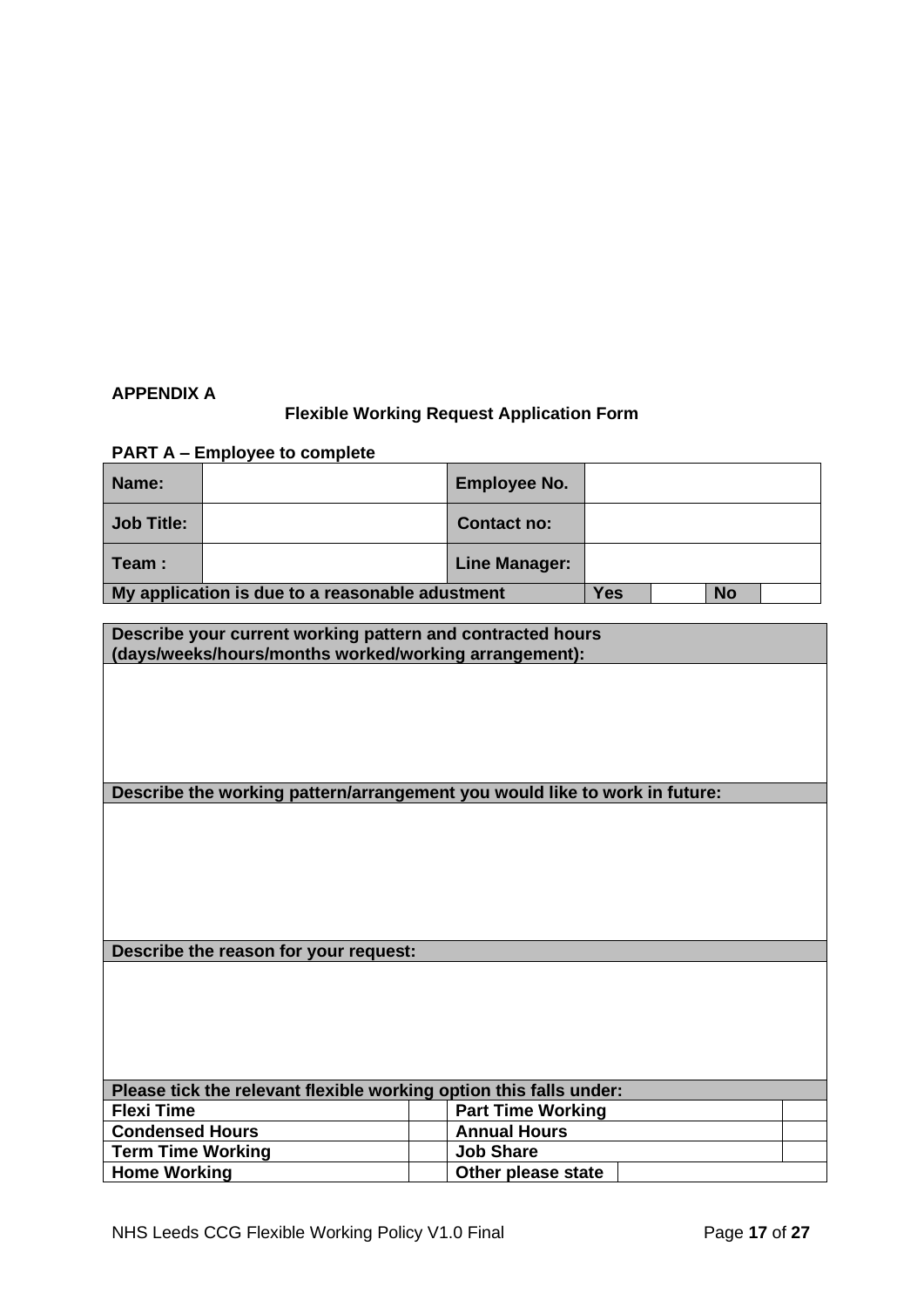| I would like this to commence from (confirm date)                                        |
|------------------------------------------------------------------------------------------|
| If on a trial or temporary basis please state the end date                               |
| Impact of the new working pattern: I think this change in my working pattern will affect |
| my employer and colleagues as follows:                                                   |
|                                                                                          |
| Accommodating the new working pattern: I think the effect on my employer and             |
| colleagues can be dealt with as follows:                                                 |
|                                                                                          |
|                                                                                          |

**Employee Signature: \_\_\_\_\_\_\_\_\_\_\_\_\_\_\_\_\_\_\_\_\_\_\_\_\_\_\_\_\_\_ Date: \_\_\_\_\_\_\_\_\_\_\_\_\_\_\_\_\_\_\_**

## **PART B – Line Manager's Authorisation**

| <b>Application Approved (please tick)</b>                               |  | <b>Yes</b> |                                       | <b>No</b> |  |
|-------------------------------------------------------------------------|--|------------|---------------------------------------|-----------|--|
| <b>Basis of approval</b>                                                |  |            |                                       |           |  |
| <b>Permanent Contractual Change</b>                                     |  |            |                                       |           |  |
| <b>Trial basis</b>                                                      |  |            |                                       |           |  |
| <b>Temporary Rolling Basis</b>                                          |  |            |                                       |           |  |
| <b>IF APPROVED</b>                                                      |  |            |                                       |           |  |
| <b>Commencement Date</b>                                                |  |            | <b>Review Date</b>                    |           |  |
| <b>Comments</b>                                                         |  |            |                                       |           |  |
| <b>IF DECLINED</b>                                                      |  |            |                                       |           |  |
| Please state reasons for not granting flexible working                  |  |            |                                       |           |  |
|                                                                         |  |            |                                       |           |  |
| Was additional support sought before declining the<br>application?      |  |            |                                       | Y/N       |  |
| Date employee notified in writing of the outcome and right of<br>appeal |  |            |                                       |           |  |
| Signed and dated ___________________                                    |  |            | <b>Signed and dated</b>               |           |  |
| <b>Line Manager</b>                                                     |  |            | <b>Senior Manager's Authorisation</b> |           |  |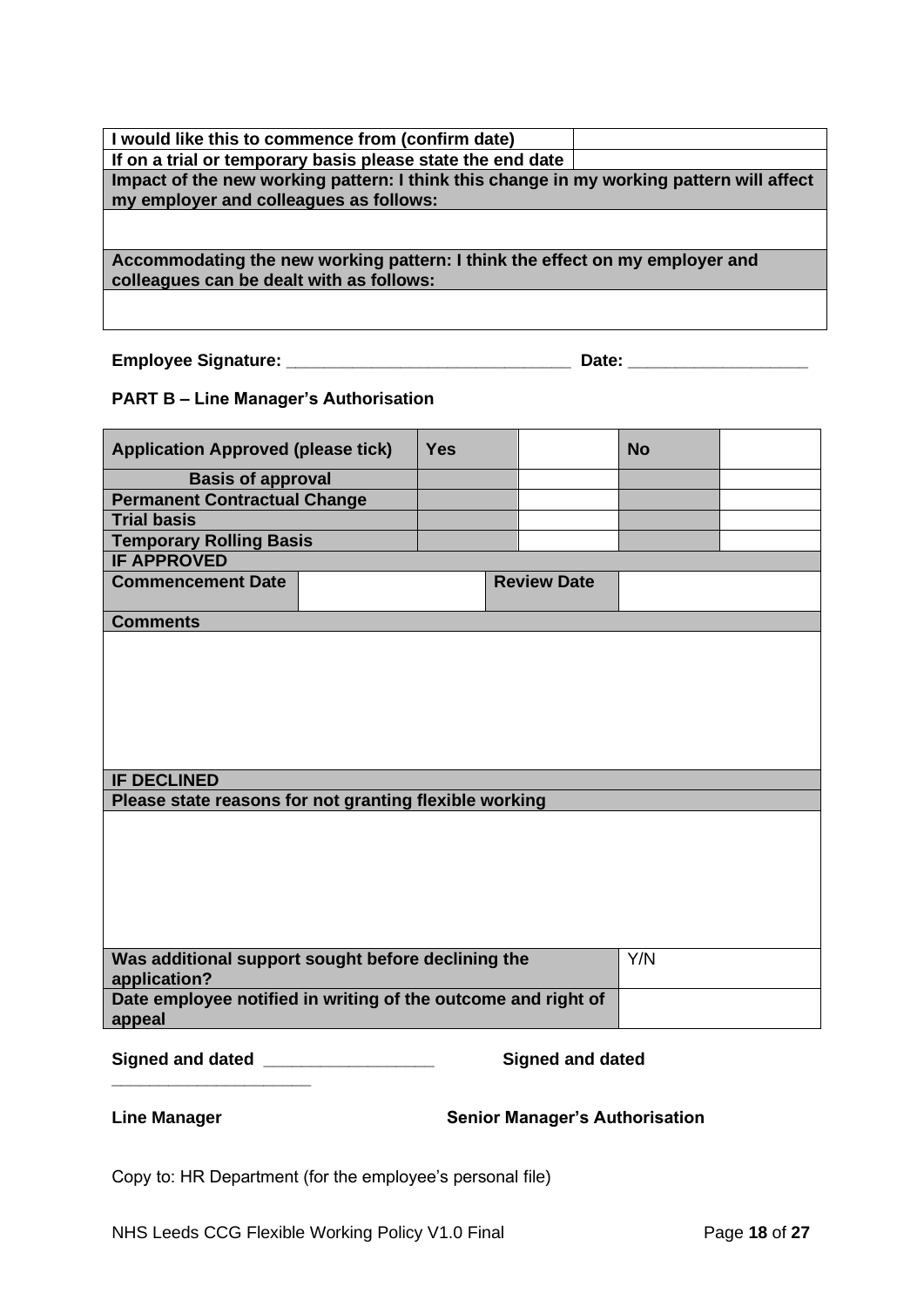## **APPENDIX B**

## **Letter 1 - Confirmation of receipt of application**

Flexible Working Hours -

## **FLEXIBLE WORKING**

Dear

**Confirmation of receipt of application** (Line manager to complete and return to employee)

I confirm that I received your request for flexible working, dated [Insert Date] to change your work pattern as follows on **with all and the control of the state of the control of the control of the control of the control of the control of the control of the control of the control of the control of the control of the** 

I would like to meet with you to discuss your request on [insert date, time and location]

In accordance with our policy, please be advised you are welcome to be accompanied by a colleague or a trade union representative at the meeting.

Yours sincerely

Name

#### **Job Title**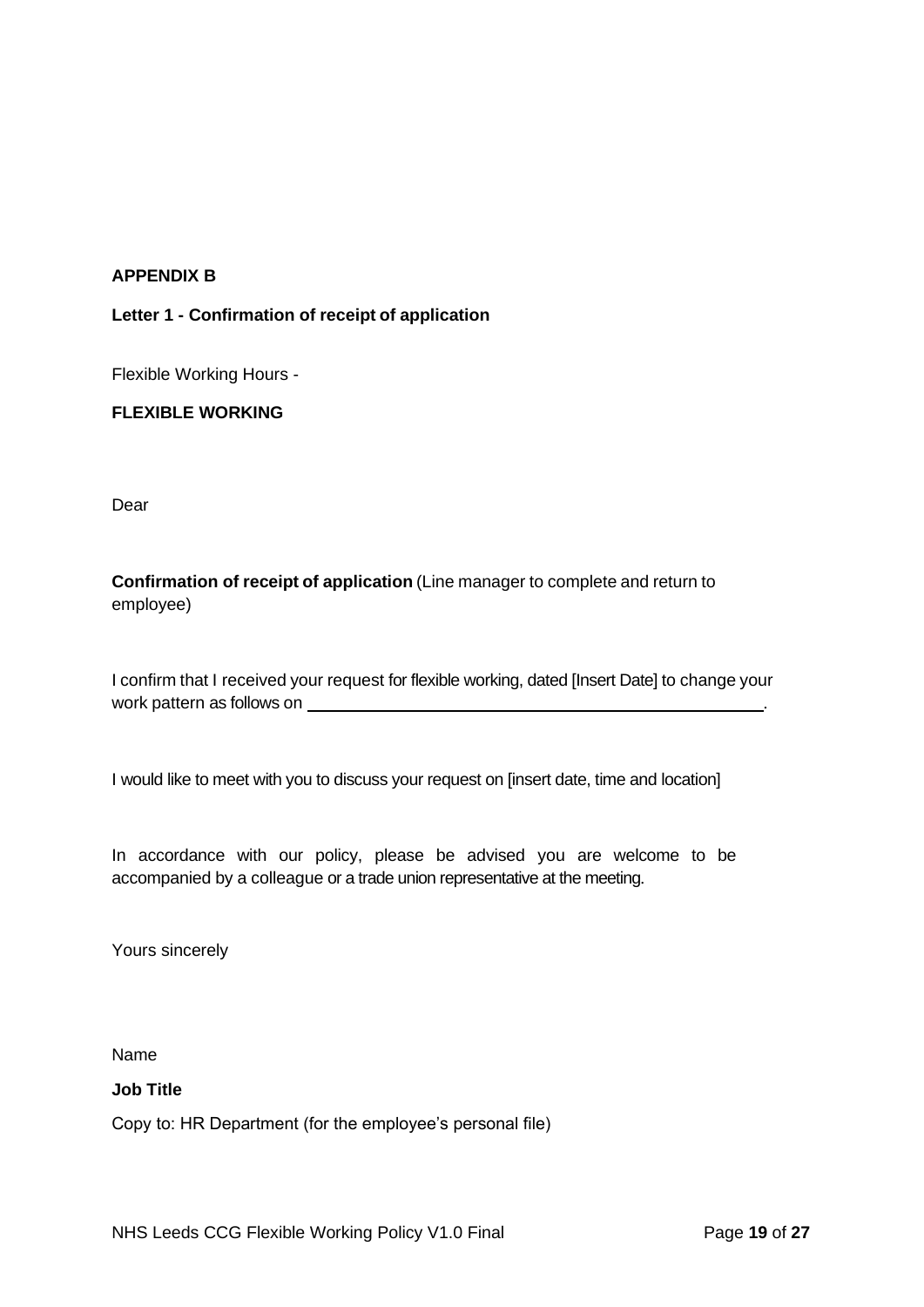## **Appendix B**

## **Letter 2 – Outcome to Flexible Working Application**

Dear

I write further to your application for flexible working, made on [DATE] and our meeting of [DATE].

I am pleased to confirm I am able to accommodate your flexible working request/we were able to reach an agreement further to your flexible working request.

*Or*

I am pleased to confirm I am able to accommodate your flexible working request/we were able to reach an agreement further to your flexible working request on a temporary basis, as discussed in our meeting. This will be reviewed on INSERT DATE. At this point we will assess whether this new flexible working pattern has been successful and is able to continue.

Your new working pattern will be effective from [INSERT DATE]

*Or*

I am pleased to confirm I am able to accommodate your flexible working request/we were able to reach an agreement further to your flexible working request as discussed in our meeting. This will be reviewed on INSERT DATE. At this point we will assess whether this flexible working pattern has been successful and is able to continue.

*Or*

Your new temporary working pattern will be effective from [INSERT DATE]

The agreed flexible working pattern is detailed below:

## [INSERT DETAILS OF NEW WORKING PATTERN]

This will be reviewed on INSERT DATE. At this point we will assess whether this flexible working pattern has been successful and is able to continue.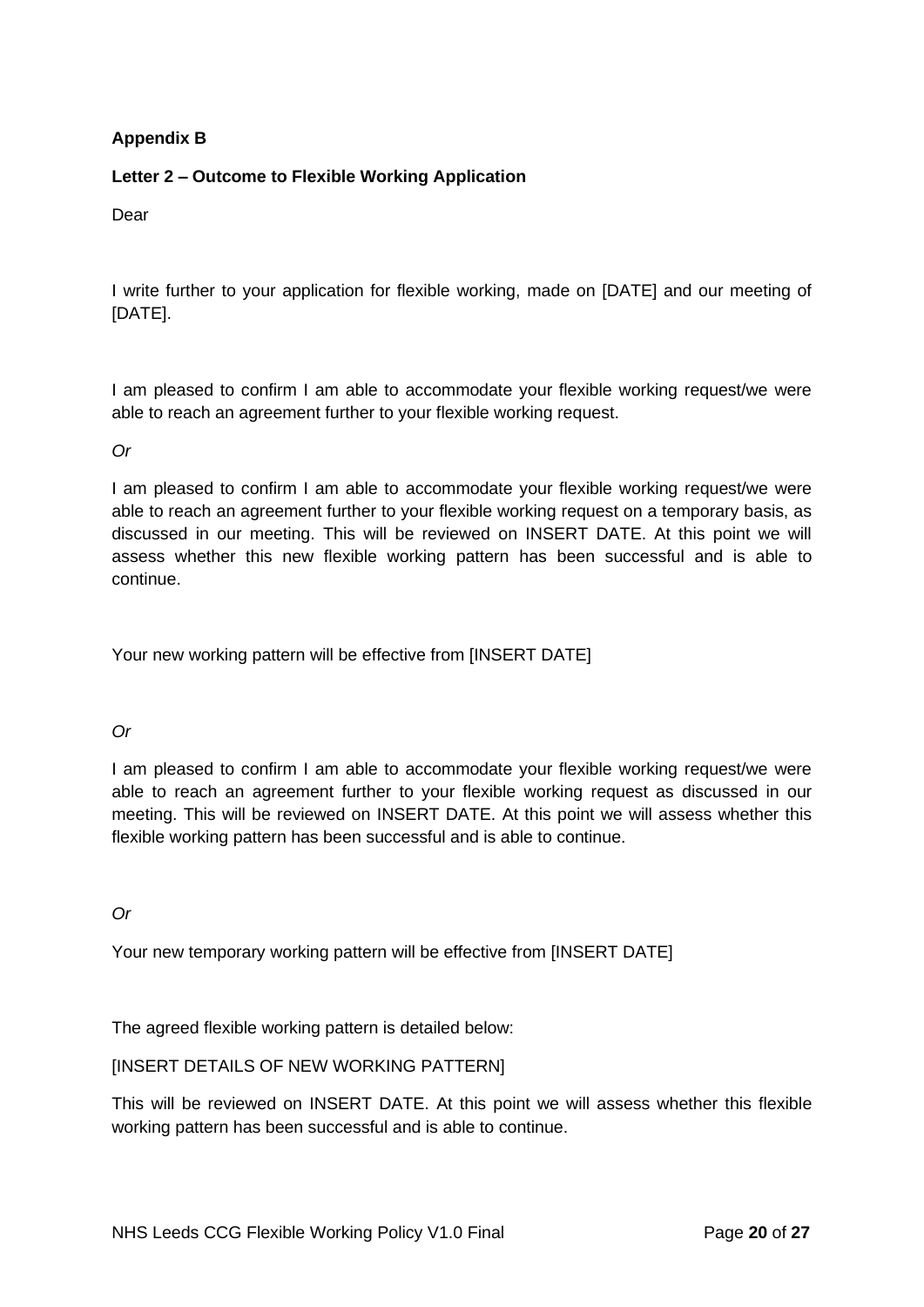All other terms and conditions will remain the same; however salary, annual and bank holiday leave will be calculated on a pro rata basis if your new working hours are less than full-time.

#### [ONLY INCLUDE BELOW PARAGRAPH IF THIS IS A PERMANENT CHANGE]

Please be advised this new working pattern is a permanent variation to your contract and there is no right by law to revert to your previous pattern. I would also like to make you aware that the CCG has no statutory obligation to consider more than one flexible working application per year, per individual.

## [ONLY INCLUDE BELOW PARAGRAPH IF REQUEST IS REFUSED OR AGREED IN PART]

If you are unhappy with the decision taken, you have the right to appeal against it. Should you wish to appeal, please do so, in writing, to *[THE MANAGER OF THE STAFF MEMBER WHO HAS REJECTED THE REQUEST/SOMEONE OF EQUIVALENT LEVEL],* clearly setting out the grounds of your appeal. This appeal will need to be submitted within 10 working days of receipt of this letter.

Yours sincerely

Name

**Job Title**

Encl. Minutes of meeting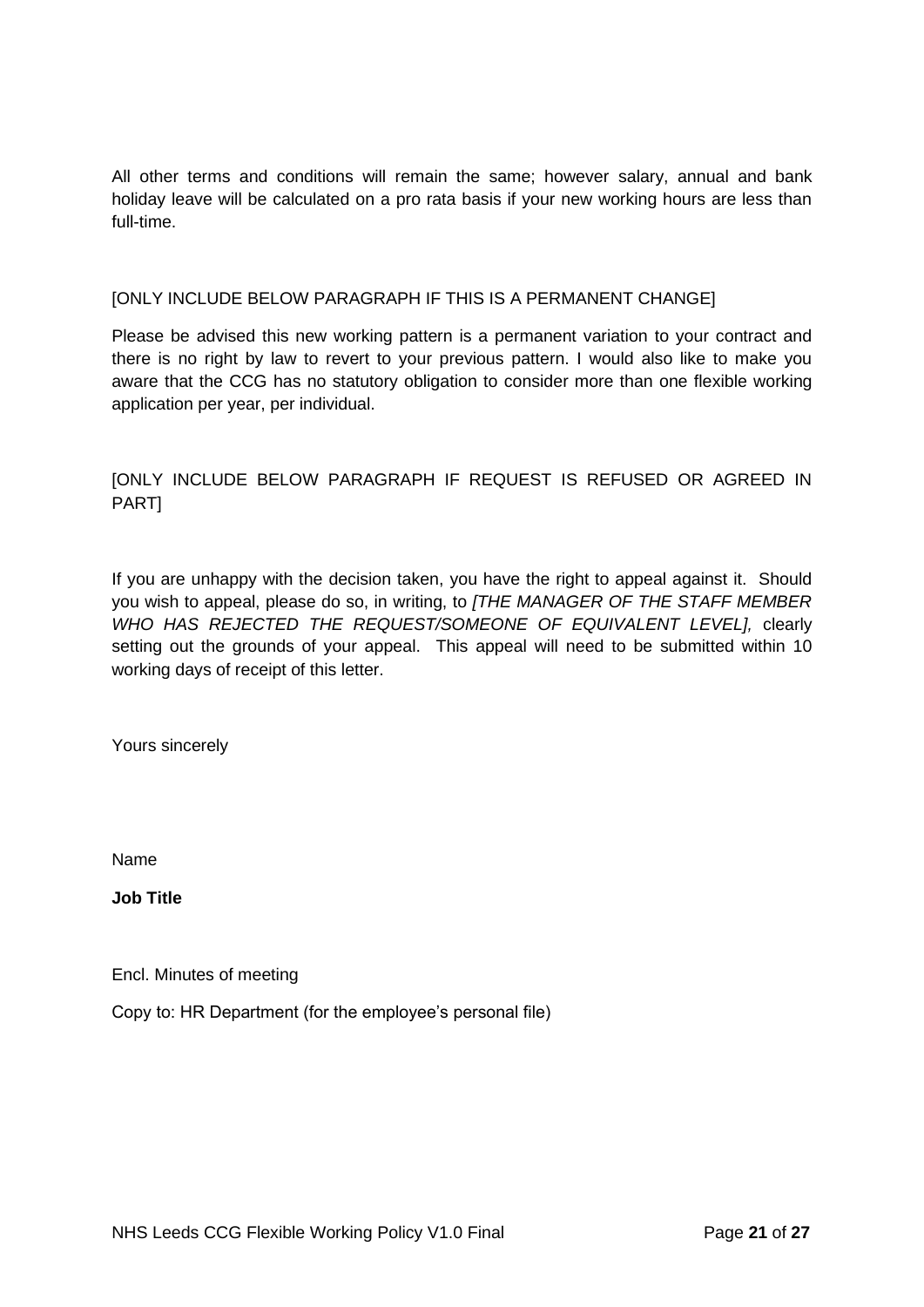## **Appendix B**

## **Letter 3 – Trial Flexible Working Agreement Confirmed as Permanent Contract Change**

Dear

I write further to my previous letter when I confirmed that your flexible working request had been granted for a trial period of *[INSERT TIMESCALE].*

I am pleased to confirm the temporary flexible working pattern we agreed upon has been successful and therefore you may continue with this pattern. This will now become a permanent variation to your contract and there is no right by law to revert back to your original working pattern.

All other terms and conditions will remain the same; however salary, annual and bank holiday leave will be calculated on a pro rata basis if your new working hours are less than full-time.

Please be advised this new working pattern is a permanent variation to your contract and there is no right by law to revert to your previous pattern. I would also like to make you aware the CCG will not normally consider more than one flexible working application per year, per individual.

If you are unhappy with the decision taken, you have the right to appeal against it. Should you wish to appeal, please do so, in writing, to *[THE MANAGER OF THE STAFF MEMBER WHO HAS REJECTED THE REQUEST/SOMEONE OF EQUIVALENT LEVEL],* clearly setting out the grounds of your appeal. This appeal will need to be submitted within 10 working days of receipt of this letter.

Yours sincerely

Name

## **Job Title**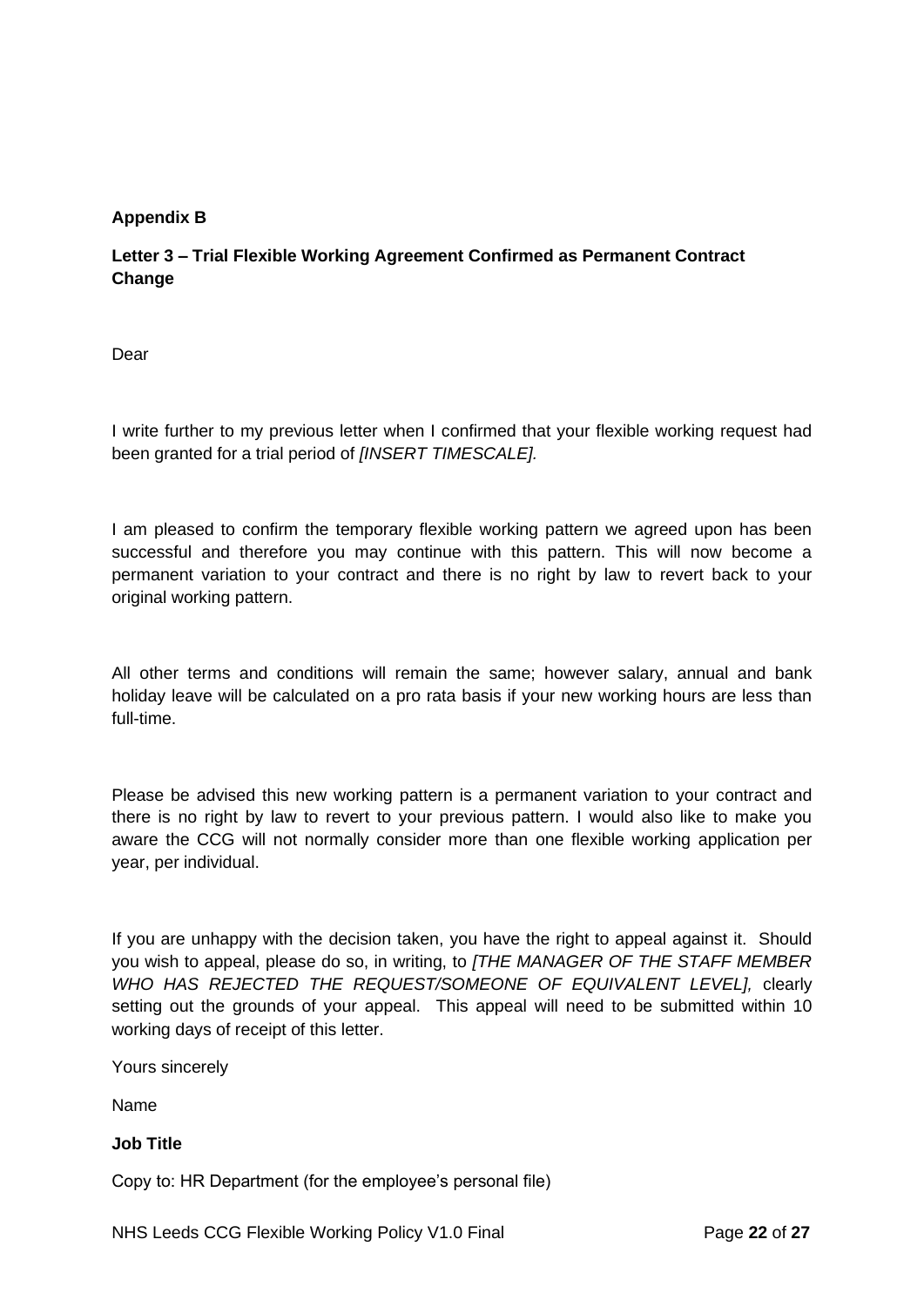## **Appendix B**

## **Letter 4 - Trial Flexible Working Agreement NOT Confirmed as Permanent Contract Change**

#### Dear

I write further to your application for flexible working, made on *[DATE]* and our meeting of *[DATE].*

*[Following A temporary trial, while I accommodated your request, I have to advise…]* I am unable to *[continue to]* accommodate your request *[on a permanent basis]* for the following business ground(s) *[DELETE THE GROUNDS WHICH DO NOT APPLY]:*

- extra costs that will damage the business
- the work can't be reorganised among other staff
- people can't be recruited to do the work
- flexible working will affect quality and performance
- the business won't be able to meet customer demand
- there's a lack of work to do during the proposed working times
- the business is planning changes to the workforce

The grounds apply in this circumstance because *[INSERT DETAILS]*

During the meeting, we discussed alternative flexible working patterns. However, these too are inappropriate due to *[INSERT DETAILS]*

If you are unhappy with the decision taken, you have the right to appeal against it. Should you wish to appeal, please do so, in writing, to *[THE MANAGER OF THE STAFF MEMBER WHO HAS REJECTED THE REQUEST/SOMEONE OF EQUIVALENT LEVEL],* clearly setting out the grounds of your appeal. This appeal will need to be submitted within 10 working days of receipt of this letter.

Yours sincerely

Name

#### **Job Title**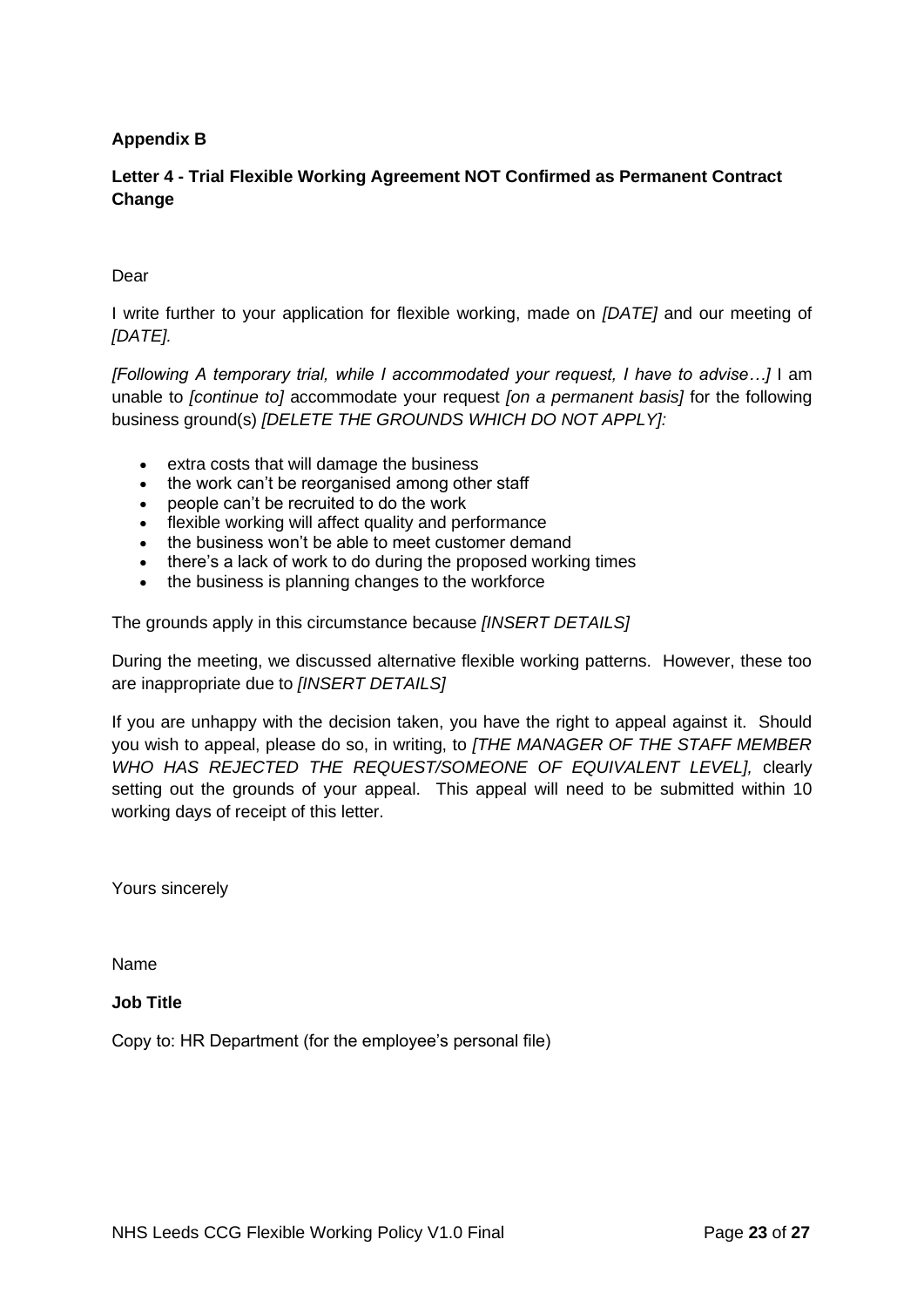## **Equality Impact Assessment**

| Title of policy                                        | <b>Flexible Working Policy</b>   |                           |  |
|--------------------------------------------------------|----------------------------------|---------------------------|--|
| Names and roles of people<br>completing the assessment | HR Team, eMBED Health Consortium |                           |  |
| Date assessment started/completed                      | Started:<br>11/05/2018           | Completion:<br>11/05/2018 |  |

| 1. Outline           |                                                                 |
|----------------------|-----------------------------------------------------------------|
| Give a brief summary | To provide a process and framework for support to managers      |
| of the policy        | and employees who make a request for flexible working and       |
|                      | other flexible arrangements to balance the needs of the         |
|                      | employee and the needs of the business.                         |
| What outcomes do you | The CCG is committed to providing a range of flexible working   |
| want to achieve      | options for employees in order to maintain a committed and      |
|                      | skilled workforce, able to deliver high quality, cost effective |
|                      | services in an environment which maximises opportunities for    |
|                      | employees to balance work and personal commitments.             |
|                      |                                                                 |

| 2. Evidence, data or research                                                                |                                                                                                                                                       |  |  |
|----------------------------------------------------------------------------------------------|-------------------------------------------------------------------------------------------------------------------------------------------------------|--|--|
| Give details of<br>evidence, data or<br>research used to<br>inform the analysis of<br>impact | The impact assessment is informed and supported by a holistic<br>performance framework for equality and diversity across the<br>suite of HR policies. |  |  |

| 3. Consultation, engagement |                                                            |  |  |  |
|-----------------------------|------------------------------------------------------------|--|--|--|
| <b>Give details of all</b>  | Consultation has taken place with management sub groups of |  |  |  |
| consultation and            | the CCG and staff.                                         |  |  |  |
| engagement activities       |                                                            |  |  |  |
| used to inform the          |                                                            |  |  |  |
| analysis of impact          |                                                            |  |  |  |
|                             |                                                            |  |  |  |

## **4. Analysis of impact**

This is the core of the assessment, using the information above detail the actual or likely impact on protected groups, with consideration of the general duty to;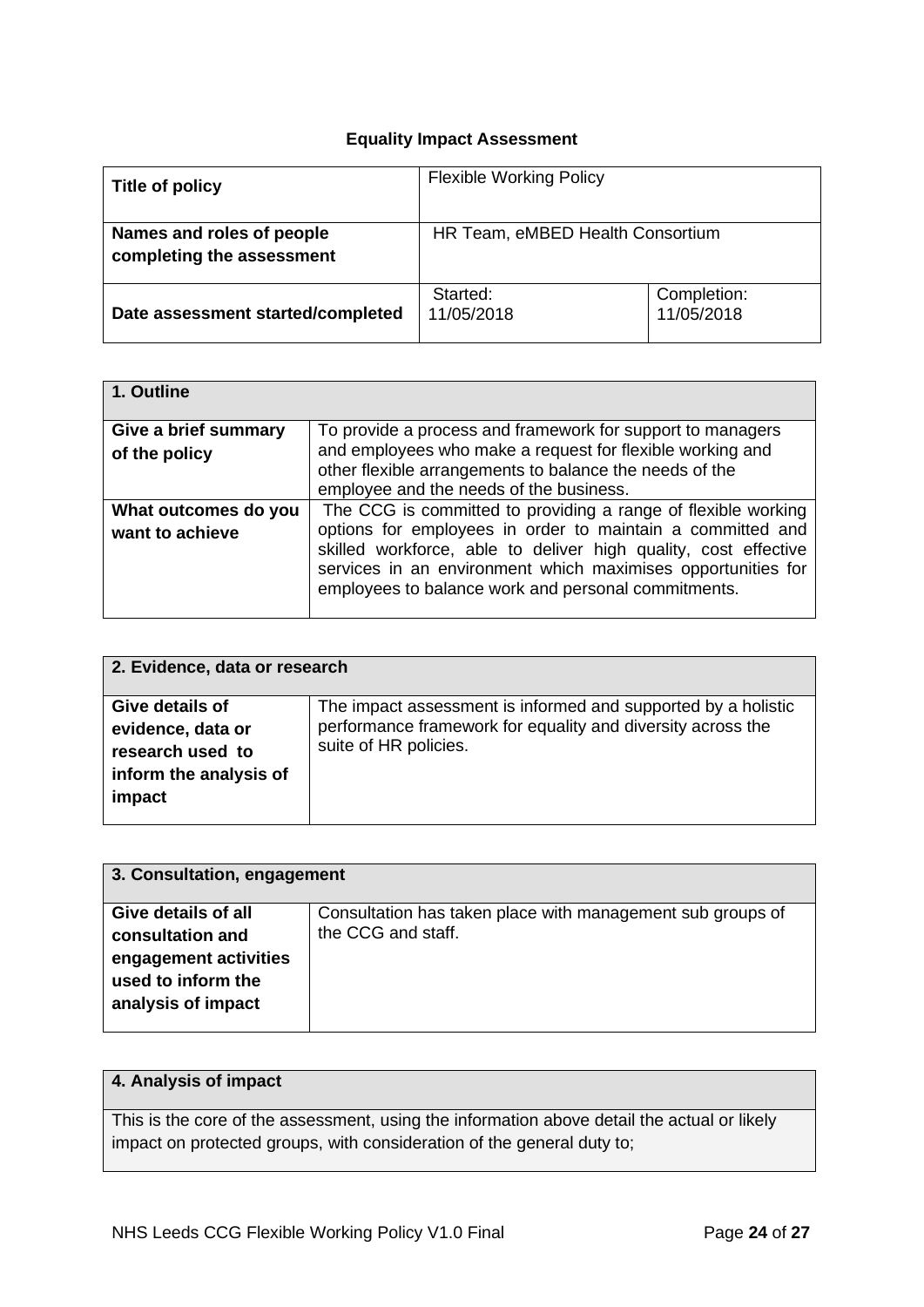| eliminate unlawful discrimination; advance equality of opportunity; foster good relations |                                                                                                                                              |                                                 |                                                                                                                                                                                                                                                                                                                                     |  |  |
|-------------------------------------------------------------------------------------------|----------------------------------------------------------------------------------------------------------------------------------------------|-------------------------------------------------|-------------------------------------------------------------------------------------------------------------------------------------------------------------------------------------------------------------------------------------------------------------------------------------------------------------------------------------|--|--|
|                                                                                           | Are there any likely<br>impacts?<br>Are any groups going to be<br>affected differently?<br>Please describe.                                  | Are these<br>negative<br><b>or</b><br>positive? | What action will be<br>taken to address any<br>negative impacts or<br>enhance positive ones?                                                                                                                                                                                                                                        |  |  |
| Age                                                                                       | <b>No</b>                                                                                                                                    |                                                 |                                                                                                                                                                                                                                                                                                                                     |  |  |
| <b>Carers</b>                                                                             | Yes, there are specific criteria<br>for staff with caring<br>responsibilities who can apply<br>for flexible working as a<br>statutory right. | Positive                                        | Managers are to consider<br>requests to support this<br>particular group; this<br>should not impact on other<br>employees as the<br>procedure allows for any<br>employee to request<br>flexible working.                                                                                                                            |  |  |
| <b>Disability</b>                                                                         | Yes                                                                                                                                          | Positive                                        | Potential positive impact<br>in staff with disabilities<br>where adjusting their work<br>pattern might help them to<br>continue to work.                                                                                                                                                                                            |  |  |
| <b>Sex</b>                                                                                | Yes                                                                                                                                          |                                                 | Whilst open to men and<br>women, it is possible that<br>more women with caring<br>commitments will benefit<br>from this policy to balance<br>caring responsibilities. It<br>remains the case that<br>women are more likely to<br>be carers than men.                                                                                |  |  |
| Race                                                                                      | Yes                                                                                                                                          | Positive                                        | It is not considered that<br>the flexible working<br>framework would have<br>any differential impact on<br>people of different racial<br>groups However, where<br>different racial groups face<br>specific cultural<br>necessities which may<br>require a different working<br>pattern, the flexible<br>working policy will provide |  |  |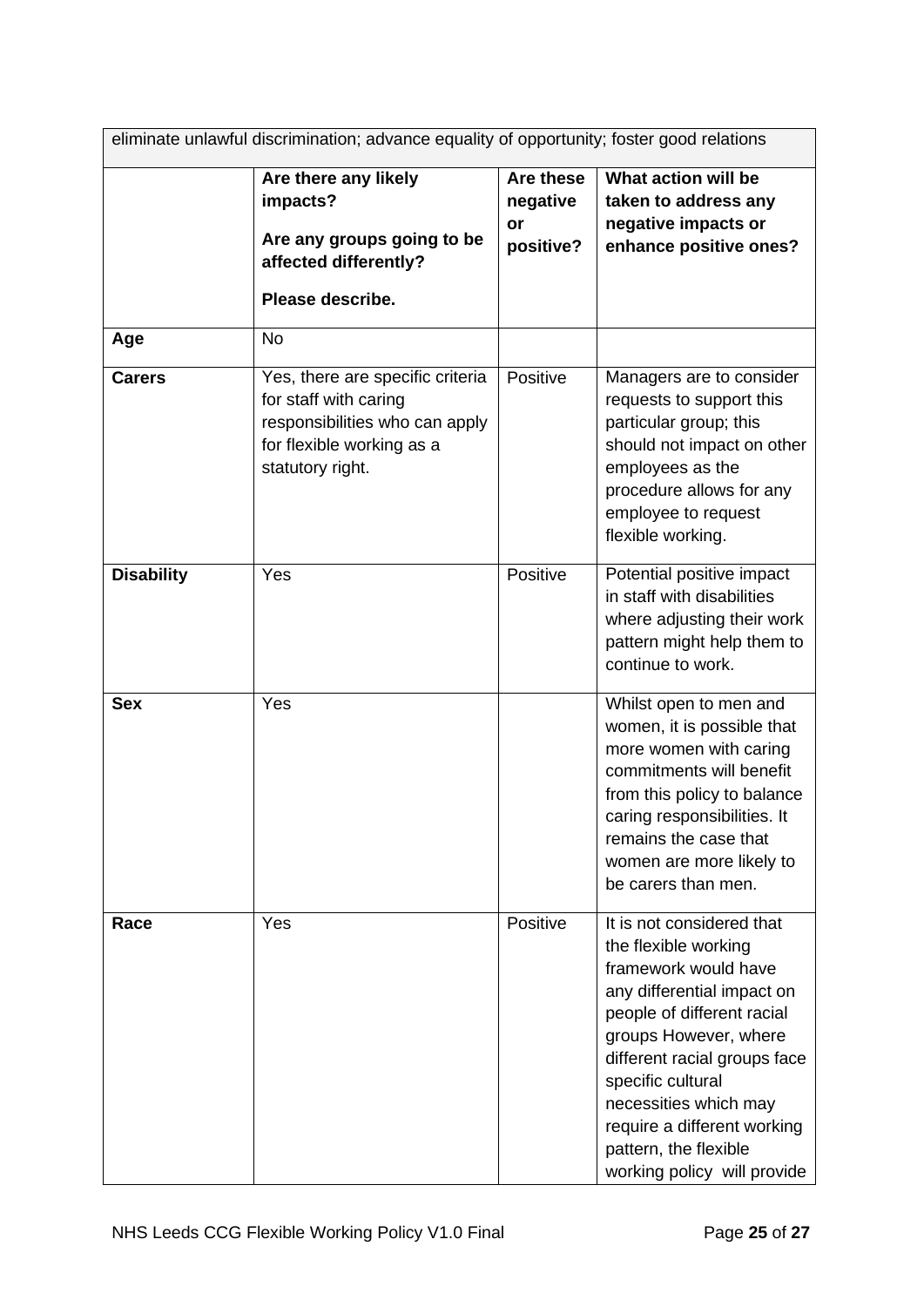|                                                                                                                    |           |                                                                                                                                                                                                                                                                                                                                                                                                                                                     | a mechanism to address<br>this need                                                                                                                                                        |  |  |  |
|--------------------------------------------------------------------------------------------------------------------|-----------|-----------------------------------------------------------------------------------------------------------------------------------------------------------------------------------------------------------------------------------------------------------------------------------------------------------------------------------------------------------------------------------------------------------------------------------------------------|--------------------------------------------------------------------------------------------------------------------------------------------------------------------------------------------|--|--|--|
| <b>Religion or</b><br>belief                                                                                       | Yes       | Positive                                                                                                                                                                                                                                                                                                                                                                                                                                            | Where groups of staff<br>require a different working<br>pattern to support them to<br>follow their religion or<br>belief, the flexible working<br>policy may help to<br>address this need. |  |  |  |
| <b>Sexual</b><br>orientation                                                                                       | <b>No</b> |                                                                                                                                                                                                                                                                                                                                                                                                                                                     | This policy will be applied<br>consistently and therefore<br>should have no impact on<br>this protected<br>characteristic.                                                                 |  |  |  |
| Gender<br>reassignment                                                                                             | <b>No</b> |                                                                                                                                                                                                                                                                                                                                                                                                                                                     | This policy will be applied<br>consistently and therefore<br>should have no impact on<br>this protected<br>characteristic.                                                                 |  |  |  |
| <b>Pregnancy and</b><br>maternity                                                                                  | <b>No</b> |                                                                                                                                                                                                                                                                                                                                                                                                                                                     | This policy will be applied<br>consistently and therefore<br>should have no impact on<br>this protected<br>characteristic.                                                                 |  |  |  |
| <b>Marriage and</b><br>civil partnership                                                                           | <b>No</b> |                                                                                                                                                                                                                                                                                                                                                                                                                                                     | This policy will be applied<br>consistently and therefore<br>should have no impact on<br>this protected<br>characteristic.                                                                 |  |  |  |
|                                                                                                                    |           |                                                                                                                                                                                                                                                                                                                                                                                                                                                     |                                                                                                                                                                                            |  |  |  |
| If any negative/positive impacts were<br>identified are they valid, legal and/or<br>justifiable?<br>Please detail. |           | No anticipated detrimental impact on any<br>equality group. The policy is applicable<br>to all employees and adheres to the<br>NHS Litigation Authority Standards,<br>statutory requirements and best practice.<br>Makes all reasonable provision to ensure<br>equity of access to all employees. There<br>are no statements, conditions or<br>requirements that disadvantage any<br>particular group of people with a<br>protected characteristic. |                                                                                                                                                                                            |  |  |  |